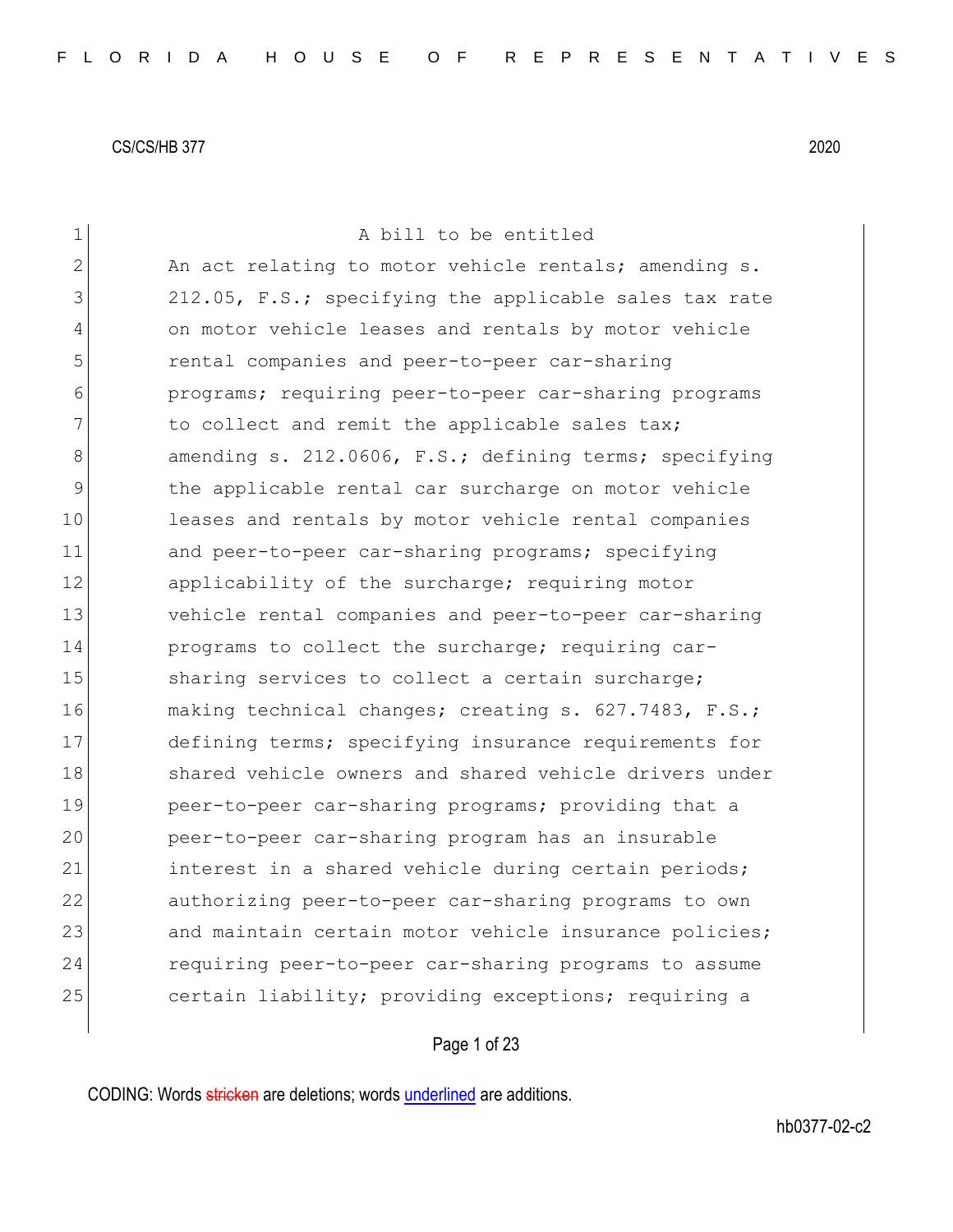26 Shared vehicle owner's insurer to indemnify the peer-27 to-peer car-sharing program under certain 28 circumstances; providing an exemption from vicarious 29 liability for peer-to-peer car-sharing programs and 30 shared vehicle owners; authorizing motor vehicle 31 insurers to exclude coverages and a duty to defend or 32 indemnify claims under a shared vehicle owner's 33 policy; providing construction relating to exclusions; 34 providing a right of contribution to a shared vehicle 35 owner's insurer for certain claims; requiring a peer-36 to-peer car-sharing program to provide certain 37 information to shared vehicle owners regarding liens; 38 specifying recordkeeping and record-sharing, 39 disclosure, and driver license verification and data 40 retention requirements for peer-to-peer car-sharing 41 programs; providing that peer-to-peer car-sharing 42 programs have sole responsibility for certain 43 equipment in or on a shared vehicle; providing for 44 indemnification; specifying requirements for peer-to-45 peer car-sharing programs relating to safety recalls 46 on a shared vehicle; providing construction; providing 47 an effective date. 48 49 Be It Enacted by the Legislature of the State of Florida: 50

# Page 2 of 23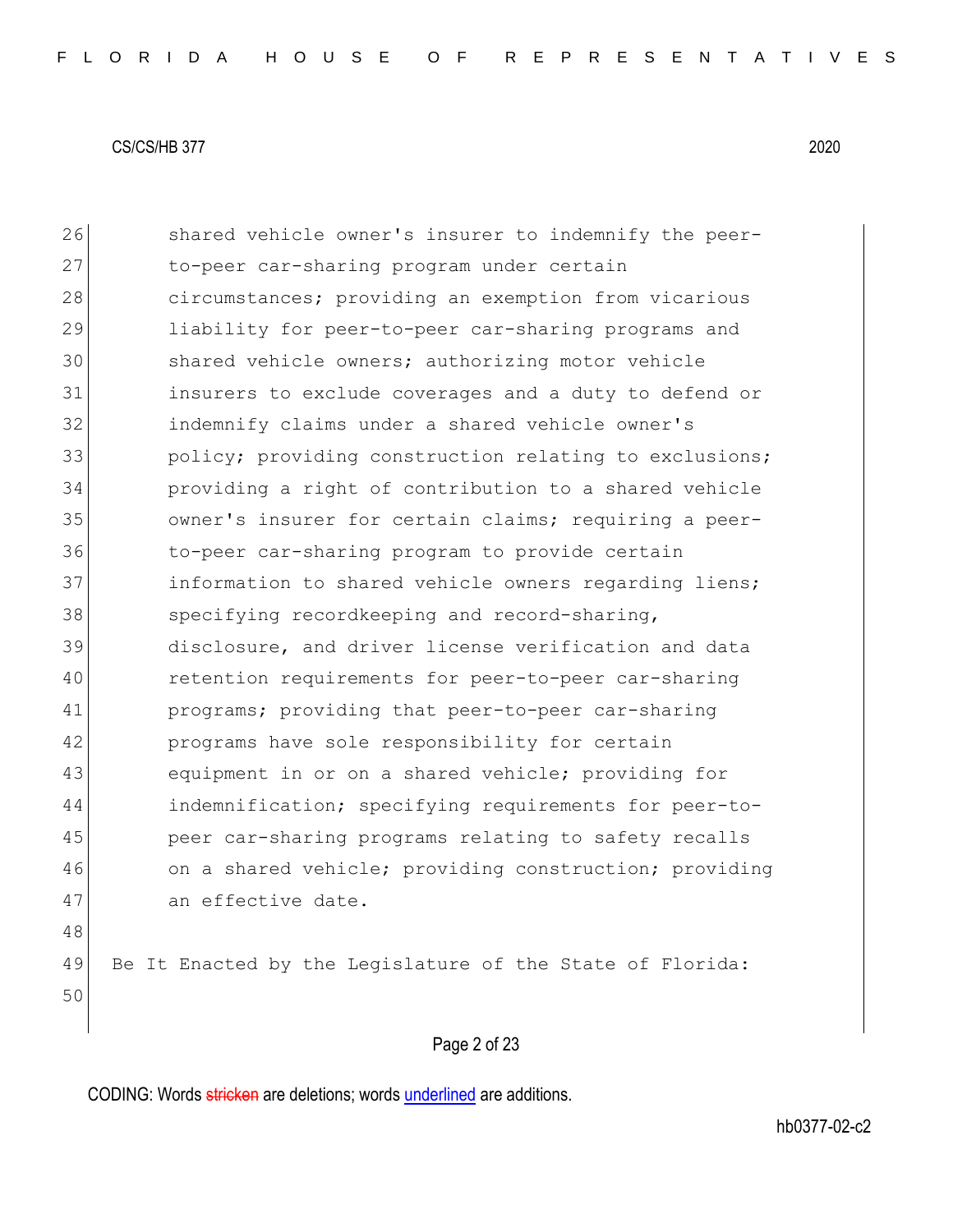51 Section 1. Paragraph (c) of subsection (1) of section 52 212.05, Florida Statutes, is amended to read:

53 212.05 Sales, storage, use tax.—It is hereby declared to 54 be the legislative intent that every person is exercising a 55 taxable privilege who engages in the business of selling 56 tangible personal property at retail in this state, including 57 the business of making mail order sales, or who rents or 58 furnishes any of the things or services taxable under this 59 chapter, or who stores for use or consumption in this state any 60 item or article of tangible personal property as defined herein 61 and who leases or rents such property within the state.

62 (1) For the exercise of such privilege, a tax is levied on 63 each taxable transaction or incident, which tax is due and 64 payable as follows:

65 (c) At the rate of 6 percent of the gross proceeds derived 66 from the lease or rental of tangible personal property, as 67 defined herein; however, the following special provisions apply 68 to the lease or rental of motor vehicles:

69 1. When a motor vehicle is leased or rented by a motor 70 vehicle rental company or a peer-to-peer car-sharing program, as 71 those terms are defined in s. 212.0606(1), for a period of less 72 than 12 months:

 $73$  a. If the motor vehicle is rented in Florida, the entire 74 amount of such rental is taxable, even if the vehicle is dropped 75 off in another state.

## Page 3 of 23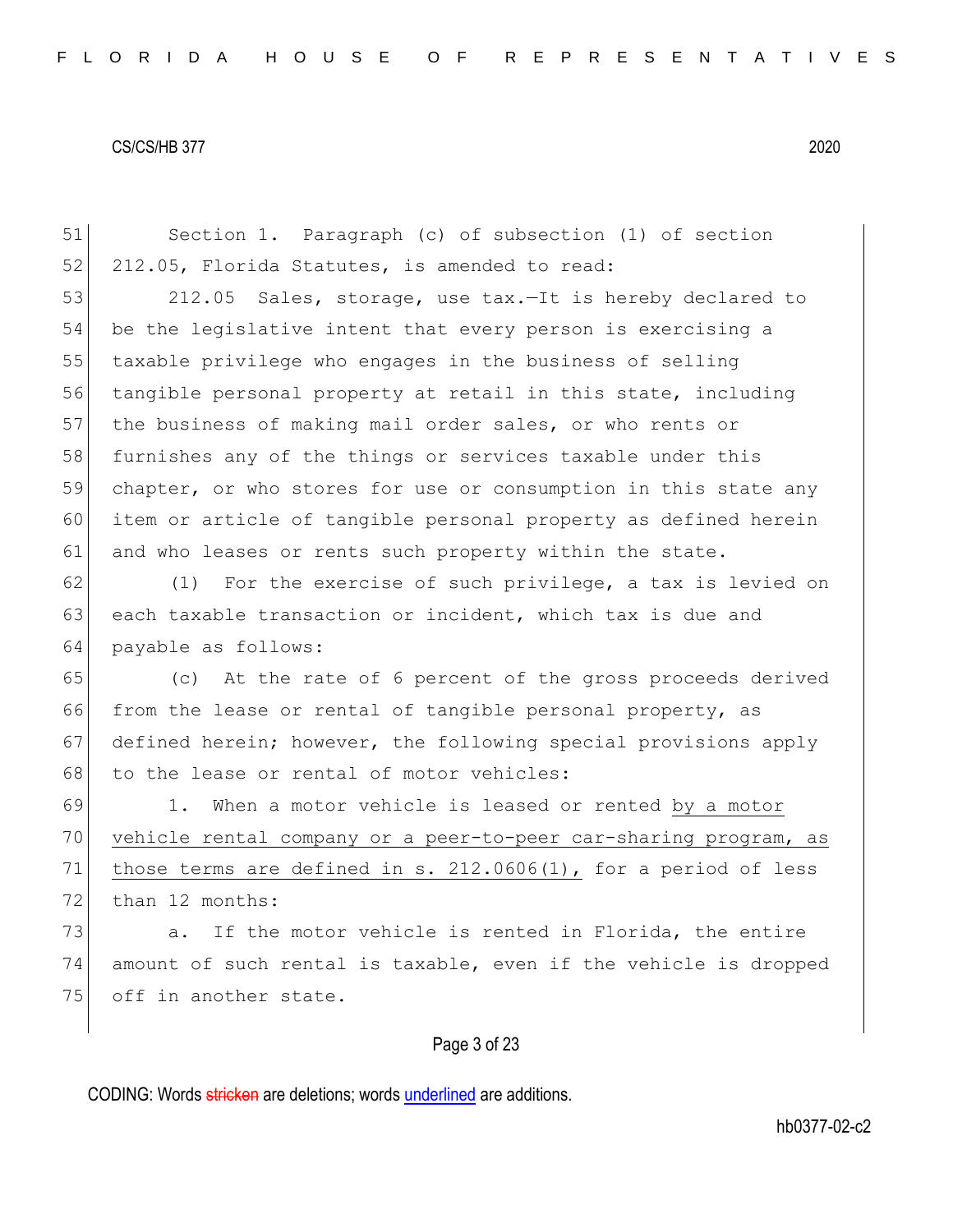76 b. If the motor vehicle is rented in another state and 77 dropped off in Florida, the rental is exempt from Florida tax. 78 c. If the motor vehicle is rented by a peer-to-peer car-79 sharing program, the peer-to-peer car-sharing program must 80 collect and remit the applicable tax due in connection with the 81 rental.

82 2. Except as provided in subparagraph 3., for the lease or 83 rental of a motor vehicle for a period of not less than 12 84 months, sales tax is due on the lease or rental payments if the 85 vehicle is registered in this state; provided, however, that no 86 tax shall be due if the taxpayer documents use of the motor 87 vehicle outside this state and tax is being paid on the lease or 88 rental payments in another state.

89 3. The tax imposed by this chapter does not apply to the 90 lease or rental of a commercial motor vehicle as defined in s.  $91$  316.003(13)(a) to one lessee or rentee for a period of not less 92 than 12 months when tax was paid on the purchase price of such 93 vehicle by the lessor. To the extent tax was paid with respect 94 to the purchase of such vehicle in another state, territory of 95 the United States, or the District of Columbia, the Florida tax 96 payable shall be reduced in accordance with the provisions of s. 97 212.06(7). This subparagraph shall only be available when the 98 lease or rental of such property is an established business or 99 part of an established business or the same is incidental or 100 germane to such business.

## Page 4 of 23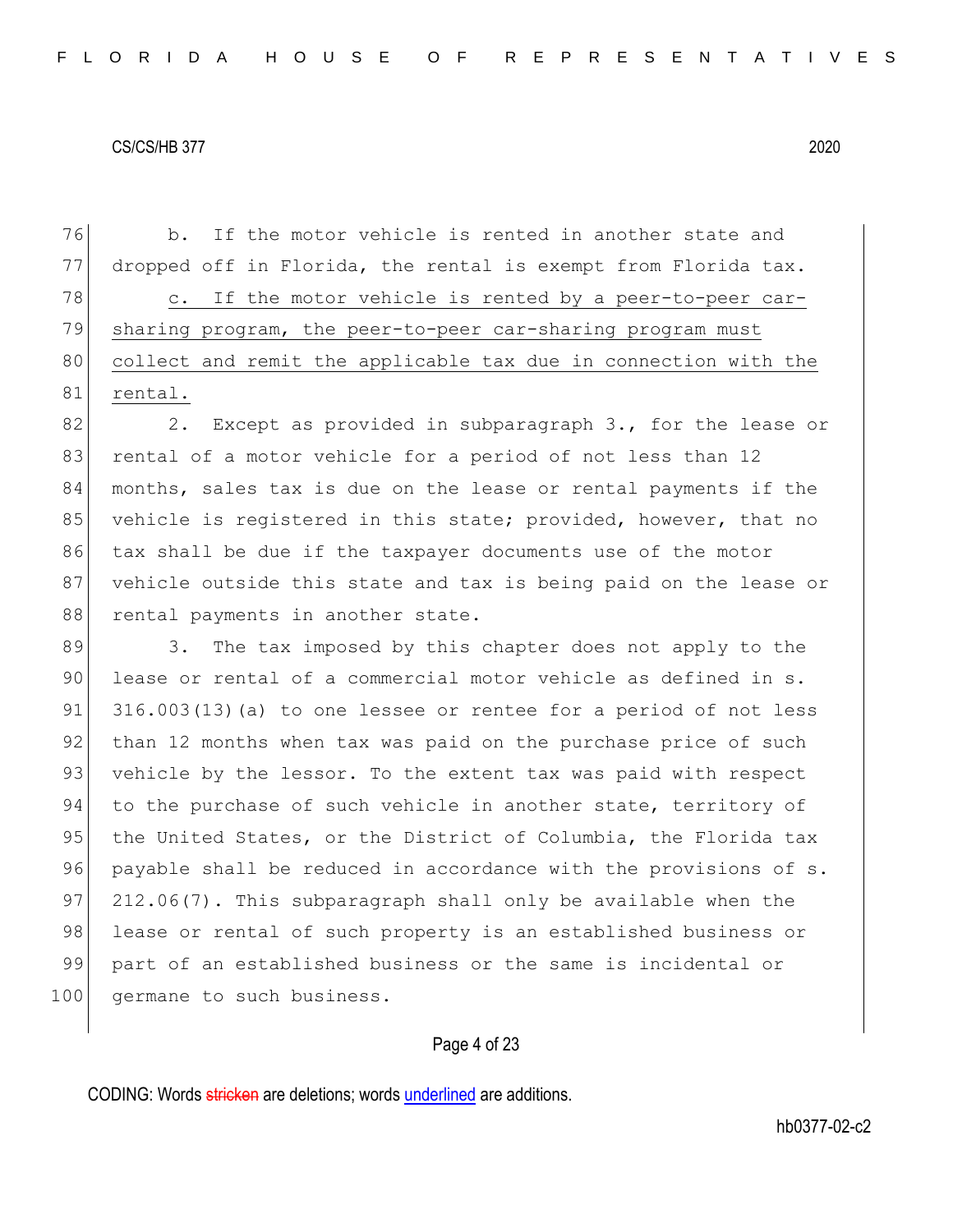| 101 | Section 2. Section 212.0606, Florida Statutes, is amended        |
|-----|------------------------------------------------------------------|
| 102 | to read:                                                         |
| 103 | 212.0606 Rental car surcharge.-                                  |
| 104 | (1)<br>As used in this section, the term:                        |
| 105 | "Car-sharing service" means a membership-based<br>(a)            |
| 106 | organization or business, or division thereof, which requires    |
| 107 | the payment of an application fee or a membership fee and        |
| 108 | provides member access to motor vehicles:                        |
| 109 | 1. Only at locations that are not staffed by car-sharing         |
| 110 | service personnel employed solely for the purpose of interacting |
| 111 | with car-sharing service members;                                |
| 112 | 2. Twenty-four hours per day, 7 days per week;                   |
| 113 | 3. Only through automated means, including, but not              |
| 114 | limited to, a smartphone application or an electronic membership |
| 115 | card;                                                            |
| 116 | On an hourly basis or for a shorter increment of time;<br>4.     |
| 117 | 5.<br>Without a separate fee for refueling the motor vehicle;    |
| 118 | 6.<br>Without a separate fee for minimum financial               |
| 119 | responsibility liability insurance; and                          |
| 120 | Owned or controlled by the car-sharing service or its<br>7.      |
| 121 | affiliates.                                                      |
| 122 | (b) "Motor vehicle rental company" means an entity that is       |
| 123 | in the business of providing, for financial consideration, motor |
| 124 | vehicles to the public under a rental agreement.                 |
| 125 | "Peer-to-peer car-sharing program" has the same<br>(C)           |
|     |                                                                  |

Page 5 of 23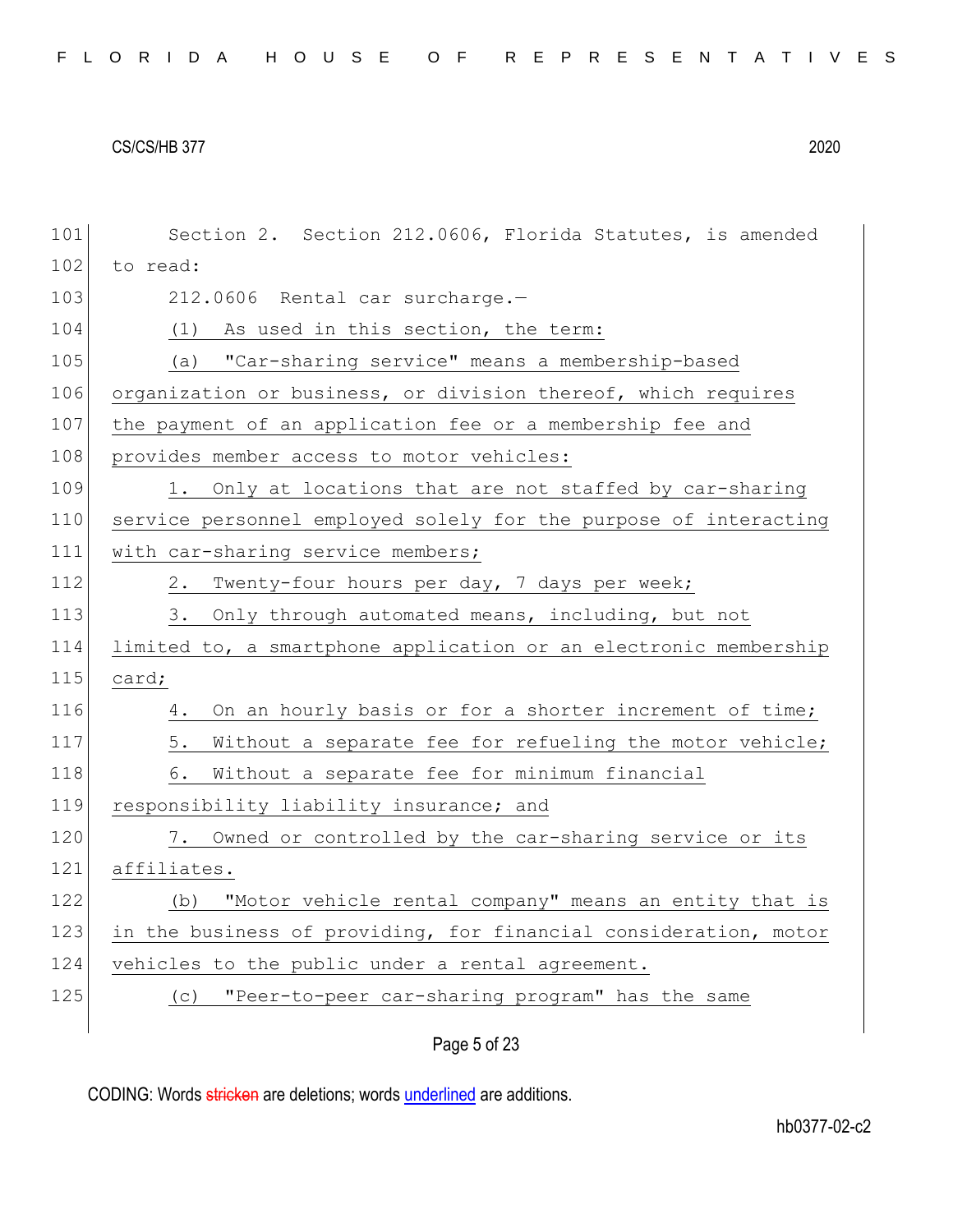126 meaning as in s. 627.7483(1).

127 (2)  $(1)$  Except as provided in subsection (3)  $(2)$ , a 128 surcharge of \$2 per day or any part of a day is imposed upon the 129 lease or rental by a motor vehicle rental company or a peer-to-130 peer car-sharing program of a motor vehicle that is licensed for 131 hire and designed to carry fewer than nine passengers, 132 regardless of whether the motor vehicle is licensed in this 133 state, for financial consideration and without transfer of the 134 title of the motor vehicle. The surcharge is imposed regardless 135 of whether the lease or rental occurs in person or through 136 digital means. The surcharge applies to only the first 30 days 137 of the term of a lease or rental and must be collected by the 138 motor vehicle rental company or the peer-to-peer car-sharing 139 program. The surcharge is subject to all applicable taxes 140 imposed by this chapter.

141 (3) $(2)$  A member of a car-sharing service who uses a motor 142 vehicle as described in subsection (2)  $(1)$  for less than 24 143 hours pursuant to an agreement with the car-sharing service 144 shall pay a surcharge of \$1 per usage. A member of a car-sharing 145 service who uses the same motor vehicle for 24 hours or more 146 shall pay a surcharge of \$2 per day or any part of a day as 147 provided in subsection (2)  $(1)$ . The car-sharing service shall 148 collect the surcharge For purposes of this subsection, the term 149 "car-sharing service" means a membership-based organization or 150 business, or division thereof, which requires the payment of an

Page 6 of 23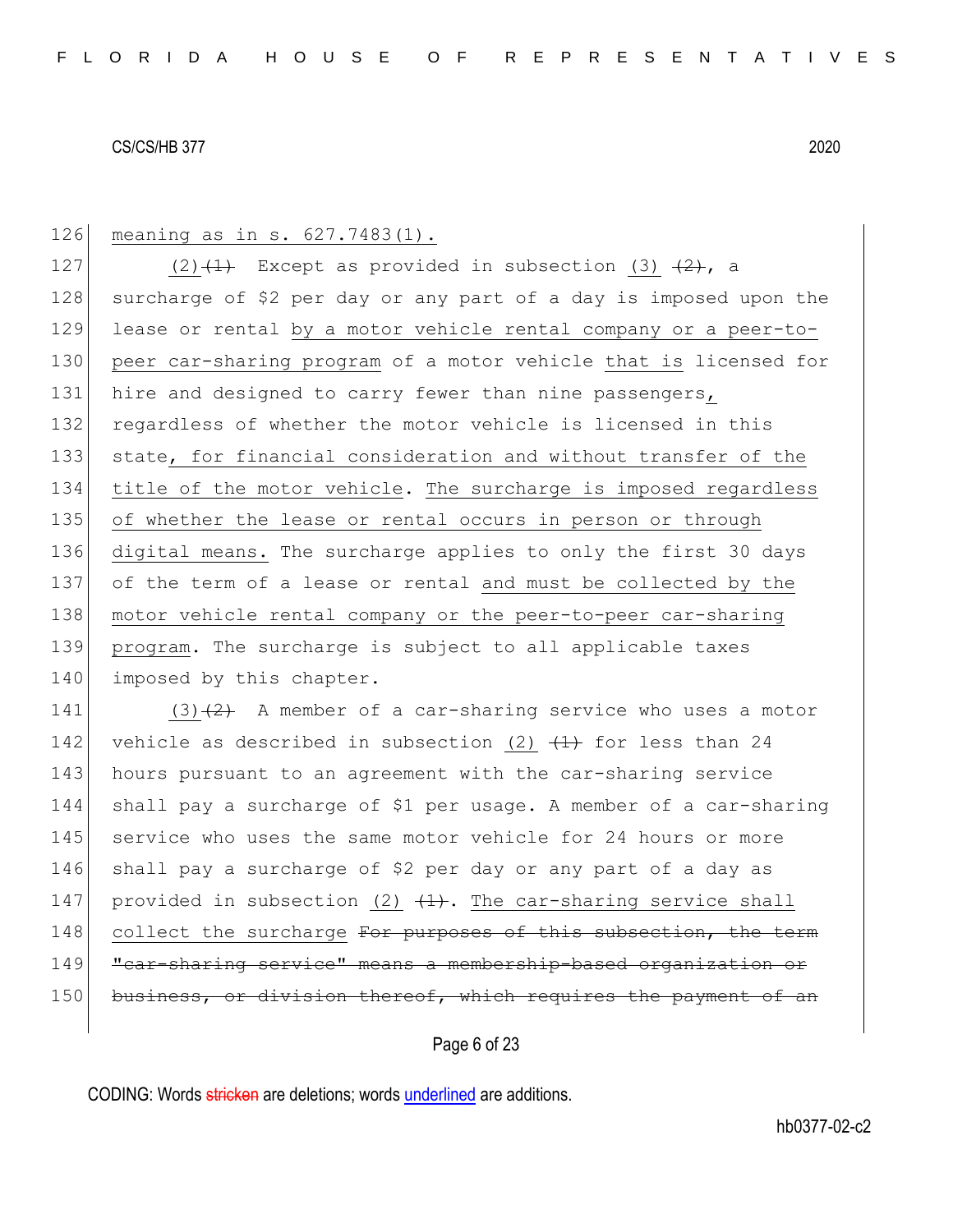151 application or membership fee and provides member access to 152 motor vehicles: 153  $\left( a \right)$  Only at locations that are not staffed by car-sharing 154 service personnel employed solely for the purpose of interacting 155 with car-sharing service members; 156 (b) Twenty-four hours per day, 7 days per week;  $|157|$  (c) Only through automated means, including, but not 158 <del>limited to, smartphone applications or electronic membership</del>  $159$  cards;  $160$  (d) On an hourly basis or for a shorter increment of time; 161 **(e)** Without a separate fee for refueling the motor 162 vehicle; 163  $(f)$  Without a separate fee for minimum financial 164 responsibility liability insurance; and 165  $\left($   $\left($ q) Owned or controlled by the car-sharing service or its 166 affiliates. The surcharge imposed under this subsection does not 167 apply to the lease, rental, or use of a motor vehicle from a 168 location owned, operated, or leased by or for the benefit of an 169 airport or airport authority. 170  $(4)$  (a)  $\left(\frac{3}{4}\right)$  (a)  $\left(\frac{4}{4}\right)$  Notwithstanding s. 212.20, and less the costs 171 of administration, 80 percent of the proceeds of this surcharge 172 shall be deposited in the State Transportation Trust Fund, 15.75 173 percent of the proceeds of this surcharge shall be deposited in 174 the Tourism Promotional Trust Fund created in s. 288.122, and 175 4.25 percent of the proceeds of this surcharge shall be

## Page 7 of 23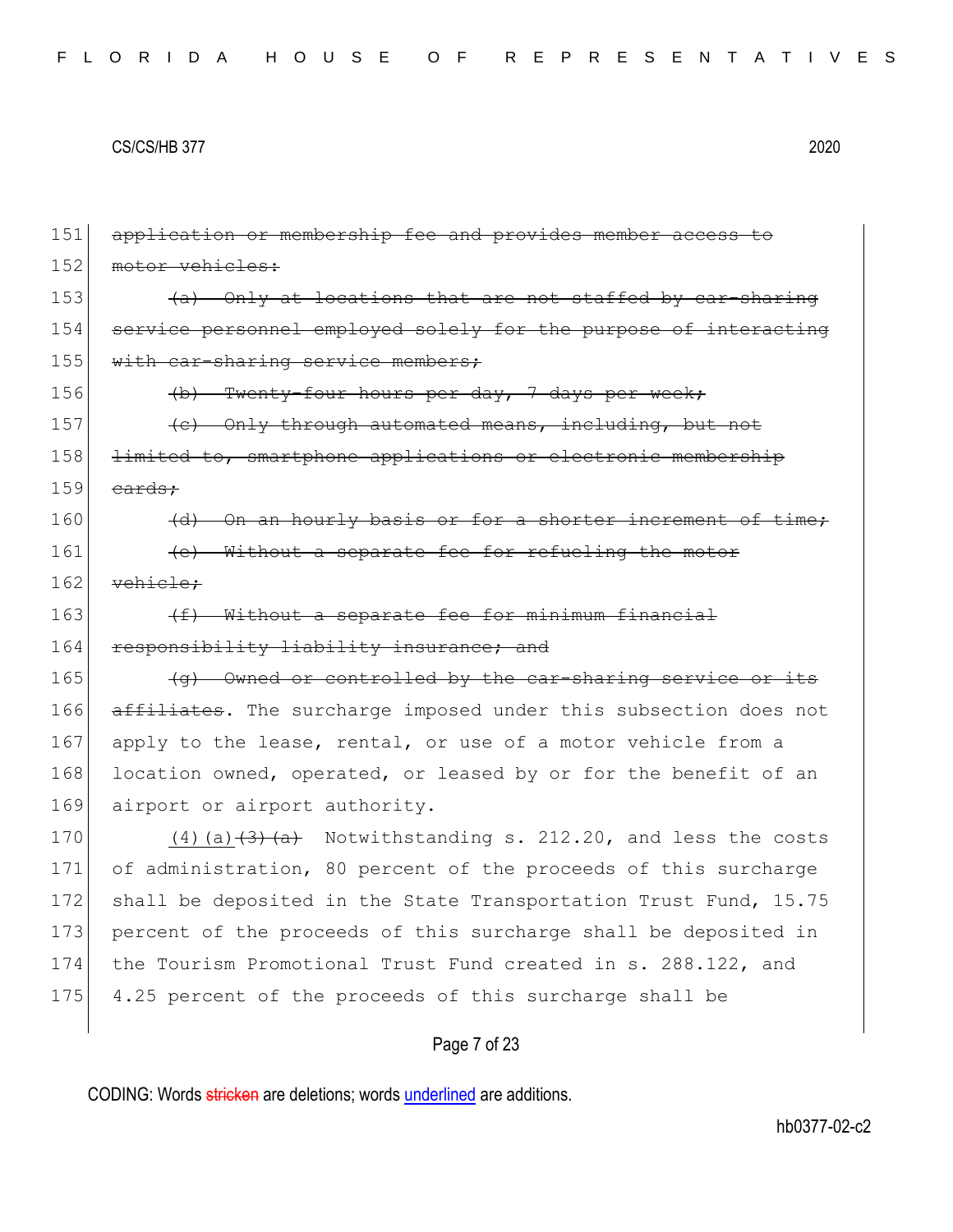176 deposited in the Florida International Trade and Promotion Trust 177 Fund. For the purposes of this subsection, the term "proceeds of 178 this surcharge"  $\theta$  the surcharge means all funds collected and 179 received by the department under this section, including 180 interest and penalties on delinquent surcharges. The department 181 shall provide the Department of Transportation rental car 182 surcharge revenue information for the previous state fiscal year 183 by September 1 of each year.

184 (b) Notwithstanding any other provision of law, the 185 proceeds deposited in the State Transportation Trust Fund shall 186 be allocated on an annual basis in the Department of 187 Transportation's work program to each department district, 188 except the Turnpike District. The amount allocated to each 189 district shall be based on the amount of proceeds attributed to 190 the counties within each respective district.

191  $(5)(a)$   $(4)$  Except as provided in this section, the 192 department shall administer, collect, and enforce the surcharge 193 as provided in this chapter.

194  $\vert$  (b)  $\langle a \rangle$  The department shall require a dealer dealers to 195 report surcharge collections according to the county to which 196 the surcharge was attributed. For purposes of this section, the 197 surcharge shall be attributed to the county where the rental 198 agreement was entered into.

199  $(c)$   $(b)$  A dealer <del>Dealers</del> who collects <del>collect</del> the rental 200 car surcharge shall report to the department all surcharge

## Page 8 of 23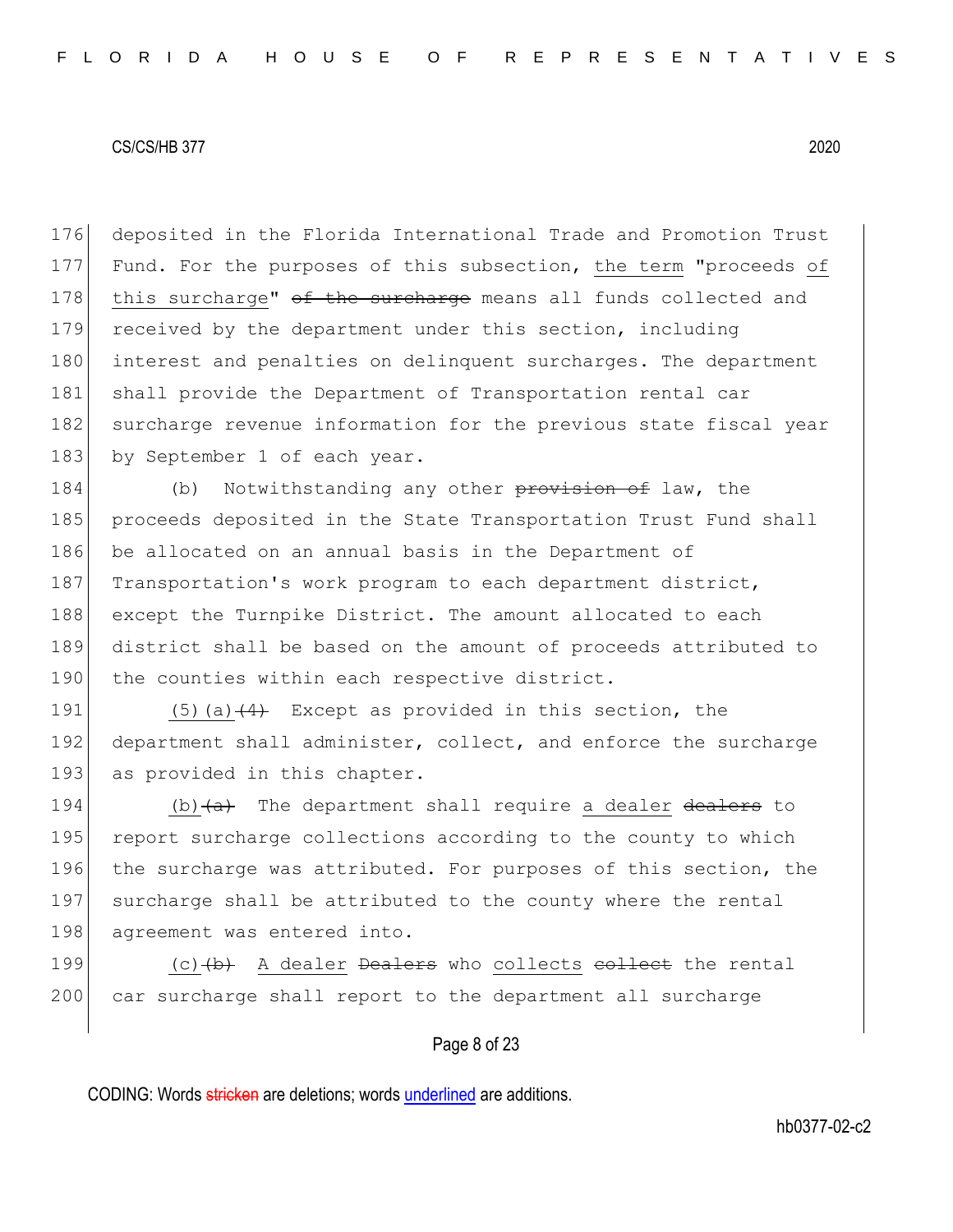201 revenues attributed to the county where the rental agreement was 202 entered into on a timely filed return for each required 203 reporting period. The provisions of this chapter which apply to 204 interest and penalties on delinquent taxes apply to the 205 surcharge. The surcharge shall not be included in the 206 calculation of estimated taxes pursuant to s. 212.11. The 207 dealer's credit provided in s. 212.12 does not apply to any 208 amount collected under this section. 209  $(6)$   $\leftarrow$  The surcharge imposed by this section does not 210 apply to a motor vehicle provided at no charge to a person whose 211 motor vehicle is being repaired, adjusted, or serviced by the 212 entity providing the replacement motor vehicle. 213 Section 3. Section 627.7483, Florida Statutes, is created 214 to read: 215 627.7483 Peer-to-peer car sharing; insurance 216 requirements.-217 (1) DEFINITIONS.—As used in this section, the term: 218 (a) "Car-sharing delivery period" means the period of time 219 during which a shared vehicle is being delivered to the location 220 of the car-sharing start time, if applicable, as documented by 221 the governing peer-to-peer car-sharing program agreement. 222 (b) "Car-sharing period" means the period of time that 223 commences either at the car-sharing delivery period or, if there 224 is no car-sharing delivery period, at the car-sharing start time 225 and that ends at the car-sharing termination time.

Page 9 of 23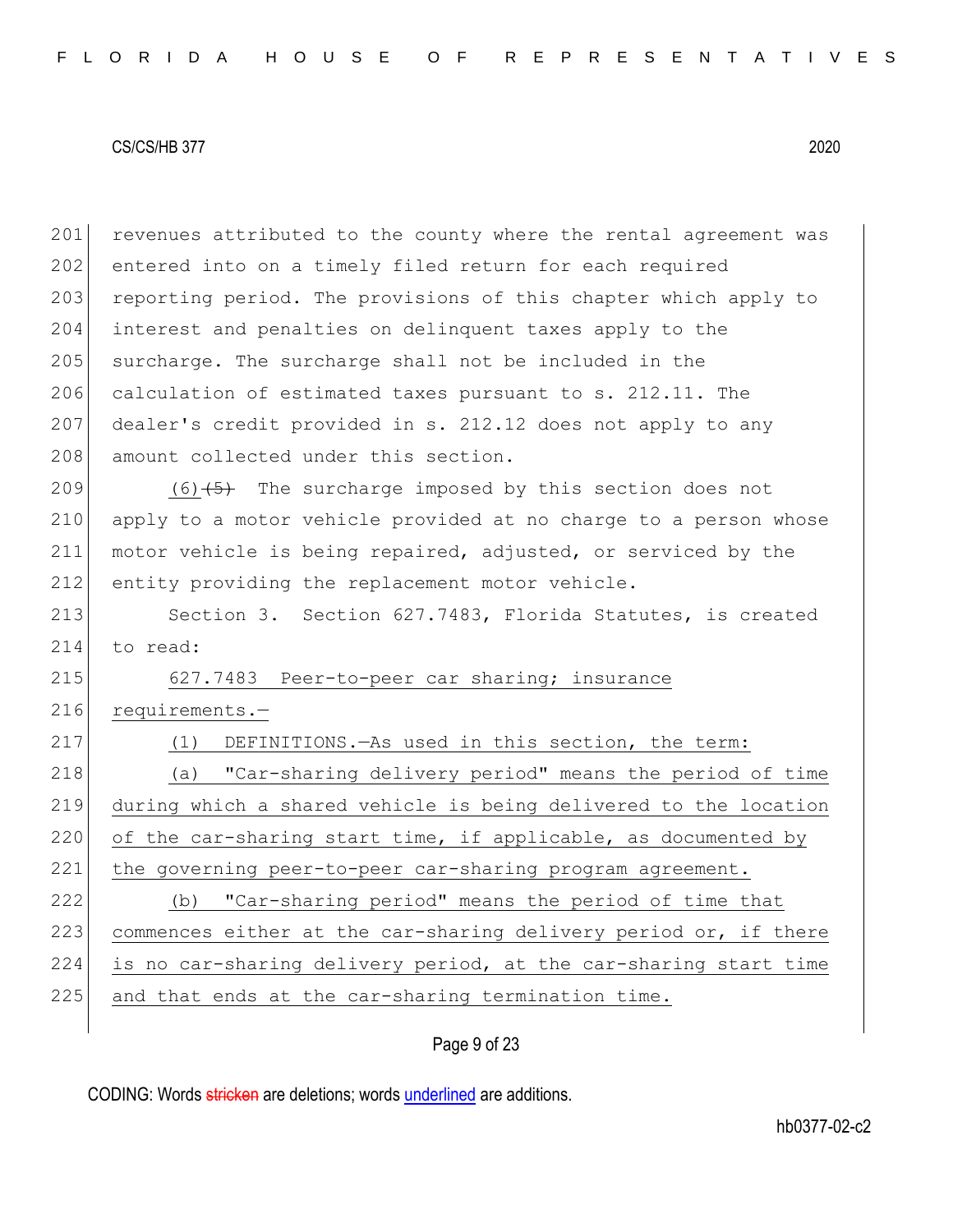| 226 | (c) "Car-sharing start time" means the time when the             |
|-----|------------------------------------------------------------------|
| 227 | shared vehicle is under the control of the shared vehicle        |
| 228 | driver, which time occurs at or after the time the reservation   |
| 229 | of the shared vehicle is scheduled to begin, as documented in    |
| 230 | the records of a peer-to-peer car-sharing program.               |
| 231 | (d) "Car-sharing termination time" means the earliest of         |
| 232 | the following events:                                            |
| 233 | The expiration of the agreed-upon period of time<br>1.           |
| 234 | established for the use of a shared vehicle according to the     |
| 235 | terms of the peer-to-peer car-sharing program agreement, if the  |
| 236 | shared vehicle is delivered to the location agreed upon in the   |
| 237 | peer-to-peer car-sharing program agreement;                      |
| 238 | 2. The time the shared vehicle is returned to a location         |
| 239 | as alternatively agreed upon by the shared vehicle owner and     |
| 240 | shared vehicle driver, as communicated through a peer-to-peer    |
| 241 | car-sharing program; or                                          |
| 242 | The time the shared vehicle owner or the shared vehicle<br>3.    |
| 243 | owner's authorized designee takes possession and control of the  |
| 244 | shared vehicle.                                                  |
| 245 | (e) "Peer-to-peer car sharing" or "car sharing" means the        |
| 246 | authorized use of a motor vehicle by an individual other than    |
| 247 | the vehicle's owner through a peer-to-peer car-sharing program.  |
| 248 | For the purposes of this section, the term does not include the  |
| 249 | renting of a motor vehicle through a rental car company, the use |
| 250 | of a for-hire vehicle as defined in s. 320.01(15), ridesharing   |
|     |                                                                  |

# Page 10 of 23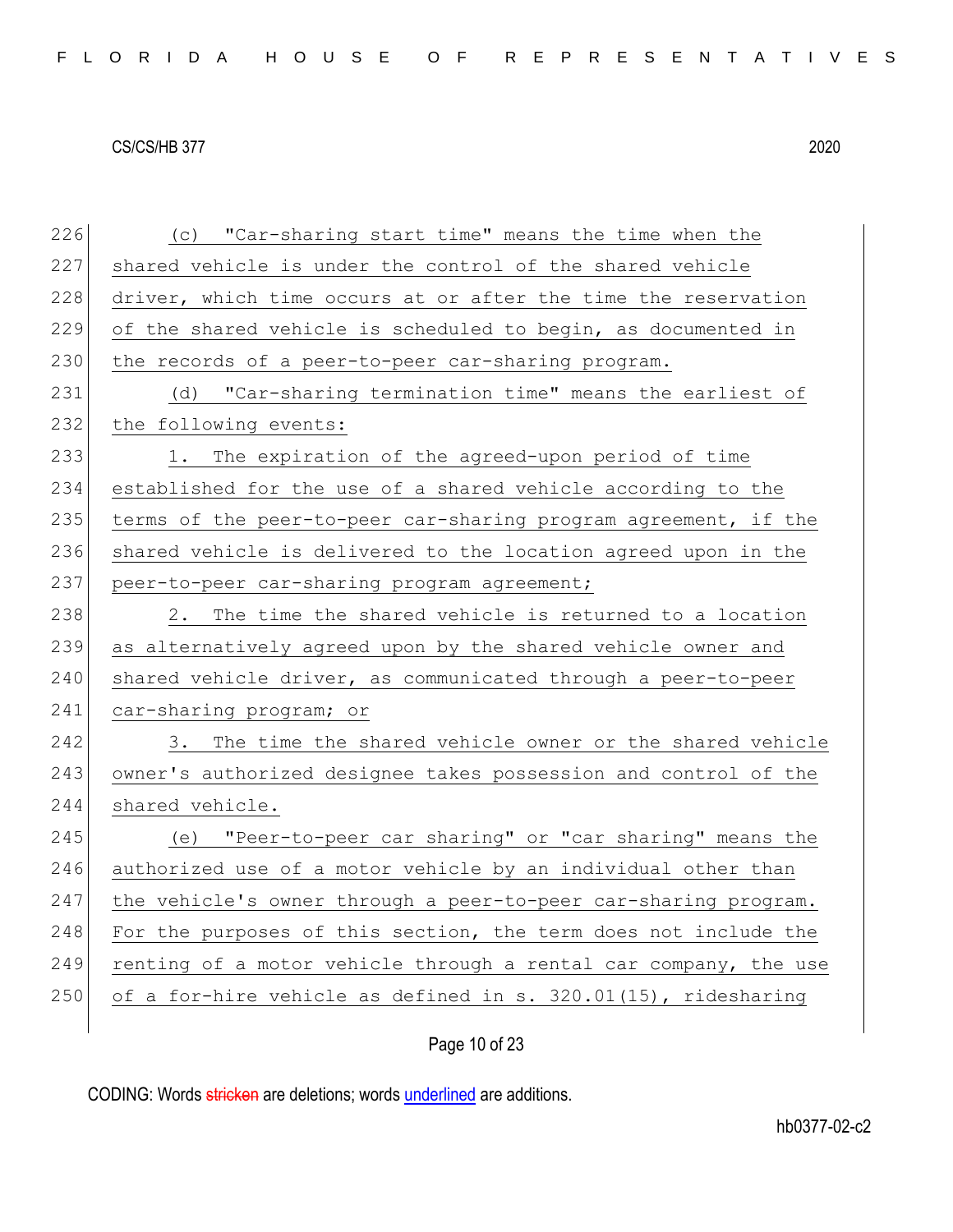| 251 | as defined in s. $341.031(9)$ , carpool as defined in s. $450.28(3)$ , |
|-----|------------------------------------------------------------------------|
| 252 | or the use of a motor vehicle under an agreement for a car-            |
| 253 | sharing service as defined in s. 212.0606(1).                          |
| 254 | (f) "Peer-to-peer car-sharing program" means a business                |
| 255 | platform that enables peer-to-peer car sharing by connecting           |
| 256 | motor vehicle owners with drivers for financial consideration.         |
| 257 | For the purposes of this section, the term does not include a          |
| 258 | rental car company, a car-sharing service as defined in s.             |
| 259 | 212.0606(1), a taxicab association, or the owner of a for-hire         |
| 260 | vehicle as defined in $s. 320.01(15)$ .                                |
| 261 | (g) "Peer-to-peer car-sharing program agreement" means the             |
| 262 | terms and conditions established by the peer-to-peer car-sharing       |
| 263 | program which are applicable to a shared vehicle owner and a           |
| 264 | shared vehicle driver and which govern the use of a shared             |
| 265 | vehicle through a peer-to-peer car-sharing program. For the            |
| 266 | purposes of this section, the term does not include a rental           |
| 267 | agreement or an agreement for a for-hire vehicle as defined in         |
| 268 | s. 320.01(15) or for a car-sharing service as defined in s.            |
| 269 | $212.0606(1)$ .                                                        |
| 270 | "Shared vehicle" means a motor vehicle that is<br>(h)                  |
| 271 | available for sharing through a peer-to-peer car-sharing               |
| 272 | program. For the purposes of this section, the term does not           |
| 273 | include a rental car, a for-hire vehicle as defined in s.              |
| 274 | 320.01(15), or a motor vehicle used for ridesharing as defined         |
| 275 | in s. 341.031(9), for carpool as defined in s. 450.28(3), or for       |
|     |                                                                        |

Page 11 of 23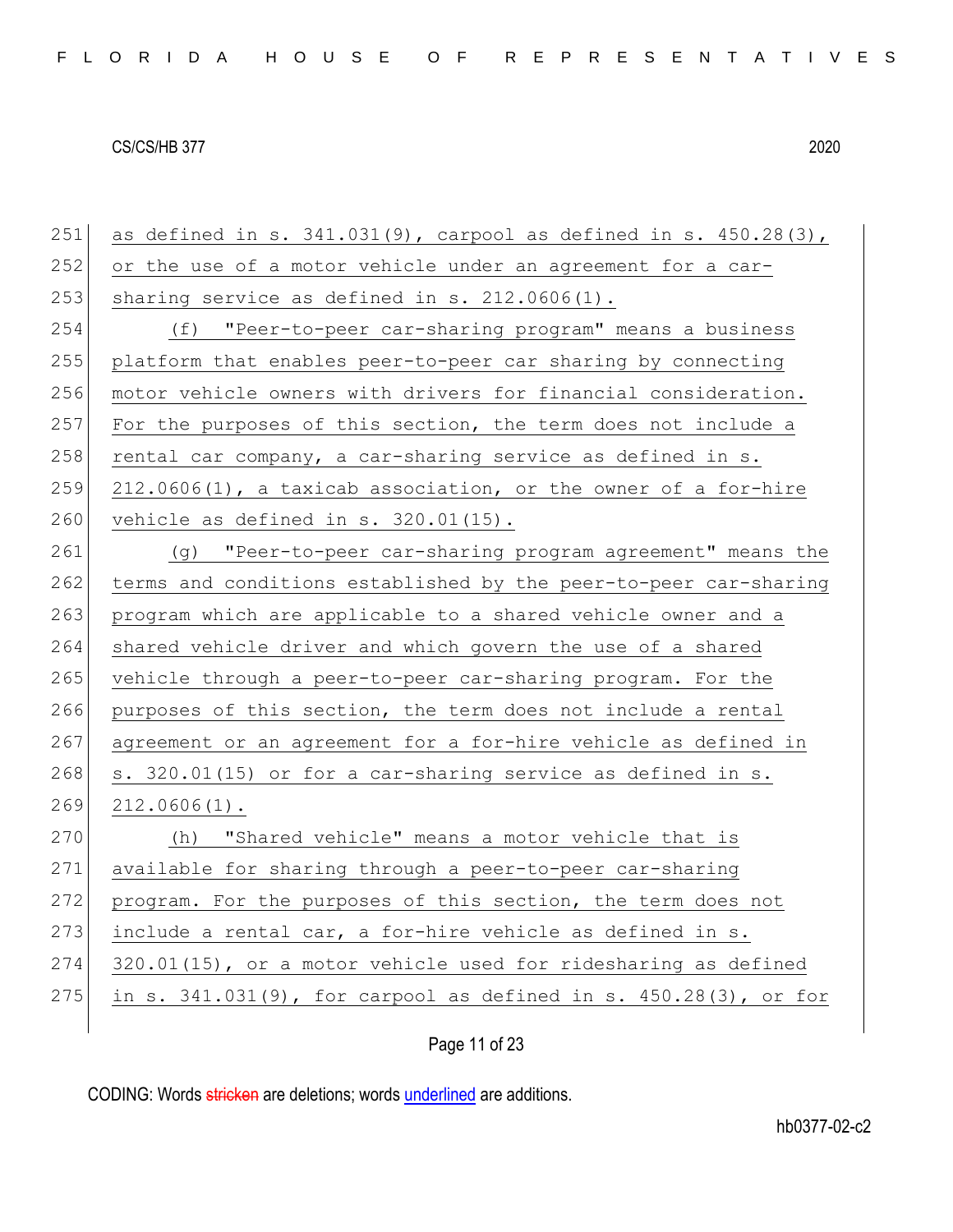| 276 | car-sharing service as defined in s. 212.0606(1).                |
|-----|------------------------------------------------------------------|
| 277 | (i) "Shared vehicle driver" means an individual who has          |
| 278 | been authorized by the shared vehicle owner to drive the shared  |
| 279 | vehicle under the peer-to-peer car-sharing program agreement.    |
| 280 | (j) "Shared vehicle owner" means the registered owner, or        |
| 281 | a natural person or an entity designated by the registered       |
| 282 | owner, of a motor vehicle made available for sharing to shared   |
| 283 | vehicle drivers through a peer-to-peer car-sharing program. For  |
| 284 | the purposes of this section, the term does not include an owner |
| 285 | of a for-hire vehicle as defined in s. 320.01(15).               |
| 286 | (2) INSURANCE COVERAGE REQUIREMENTS.-                            |
| 287 | (a) 1. A peer-to-peer car-sharing program shall ensure           |
| 288 | that, during each car-sharing period, the shared vehicle owner   |
| 289 | and the shared vehicle driver are insured under a motor vehicle  |
| 290 | insurance policy that provides all of the following:             |
| 291 | a. Property damage liability coverage that meets the             |
| 292 | minimum coverage amounts required under s. 324.022.              |
| 293 | b. Bodily injury liability coverage limits as described in       |
| 294 | s. $324.021(7)$ (a) and (b).                                     |
| 295 | Personal injury protection benefits that meet the<br>$\circ$ .   |
| 296 | minimum coverage amounts required under s. 627.736.              |
| 297 | Uninsured and underinsured vehicle coverage as required<br>d.    |
|     |                                                                  |
| 298 | under s. 627.727.                                                |
| 299 | The peer-to-peer car-sharing program shall also ensure<br>2.     |
| 300 | that the motor vehicle insurance policy under subparagraph 1.:   |

Page 12 of 23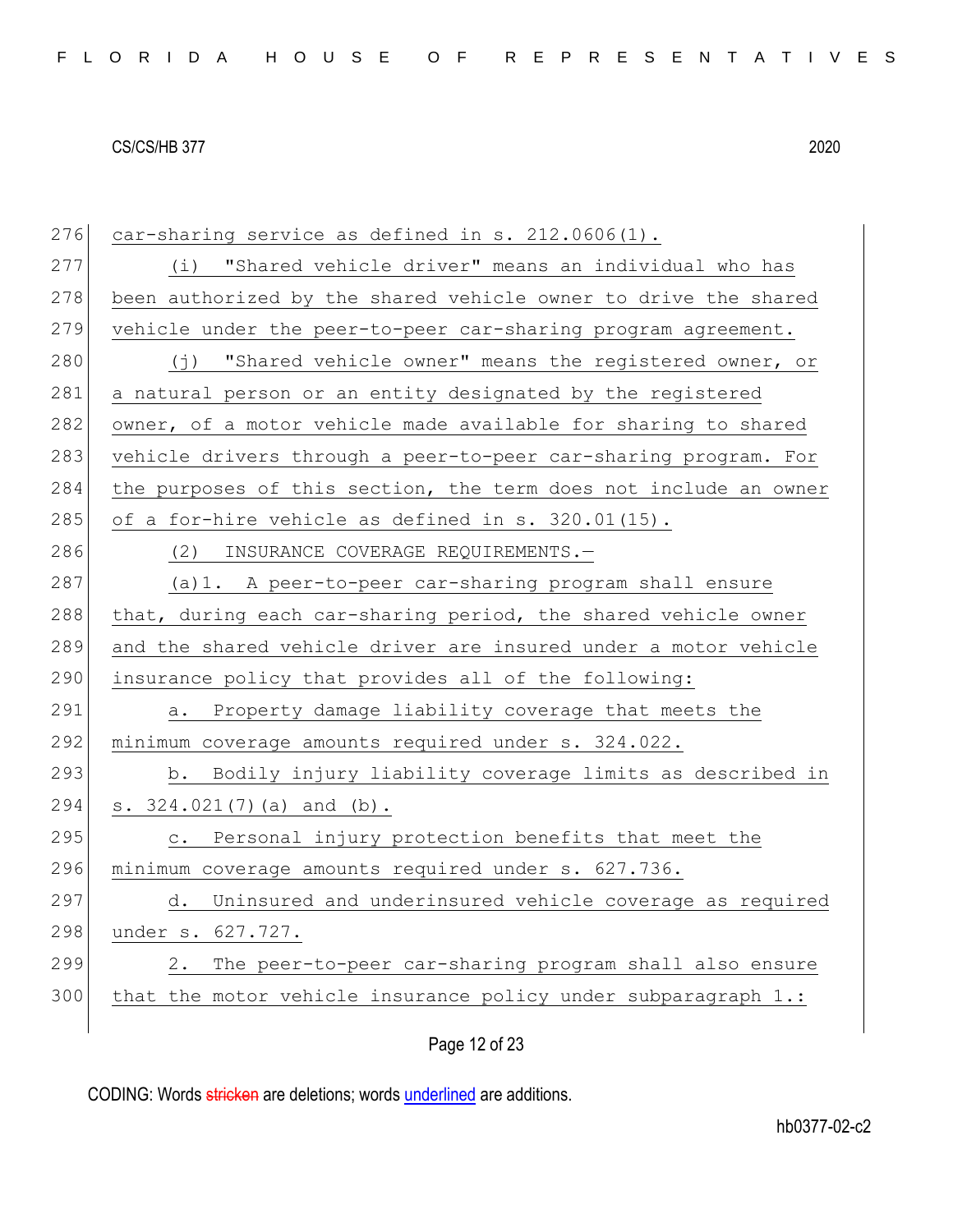| 301 | Recognizes that the shared vehicle insured under the<br>a.       |
|-----|------------------------------------------------------------------|
| 302 | policy is made available and used through a peer-to-peer car-    |
| 303 | sharing program; or                                              |
| 304 | Does not exclude the use of a shared vehicle by a<br>b.          |
| 305 | shared vehicle driver.                                           |
| 306 | (b) 1. The insurance described under paragraph (a) may be        |
| 307 | satisfied by a motor vehicle insurance policy maintained by:     |
| 308 | A shared vehicle owner;<br>а.                                    |
| 309 | A shared vehicle driver;<br>b.                                   |
| 310 | A peer-to-peer car-sharing program; or<br>$\mathtt{C}$ .         |
| 311 | A combination of a shared vehicle owner, a shared<br>d.          |
| 312 | vehicle driver, and a peer-to-peer car-sharing program.          |
| 313 | 2.<br>The insurance policy maintained in subparagraph 1.         |
| 314 | which satisfies the insurance requirements under paragraph (a)   |
| 315 | is primary during each car-sharing period.                       |
| 316 | 3.a. If the insurance maintained by a shared vehicle owner       |
| 317 | or shared vehicle driver in accordance with subparagraph 1. has  |
| 318 | lapsed or does not provide the coverage required under paragraph |
| 319 | (a), the insurance maintained by the peer-to-peer car-sharing    |
| 320 | program must provide the coverage required under paragraph (a),  |
| 321 | beginning with the first dollar of a claim, and must defend such |
| 322 | claim, except under circumstances as set forth in subparagraph   |
| 323 | $(3)$ (a) 2.                                                     |
| 324 | Coverage under a motor vehicle insurance policy<br>b.            |
| 325 | maintained by the peer-to-peer car-sharing program must not be   |
|     | Page 13 of 23                                                    |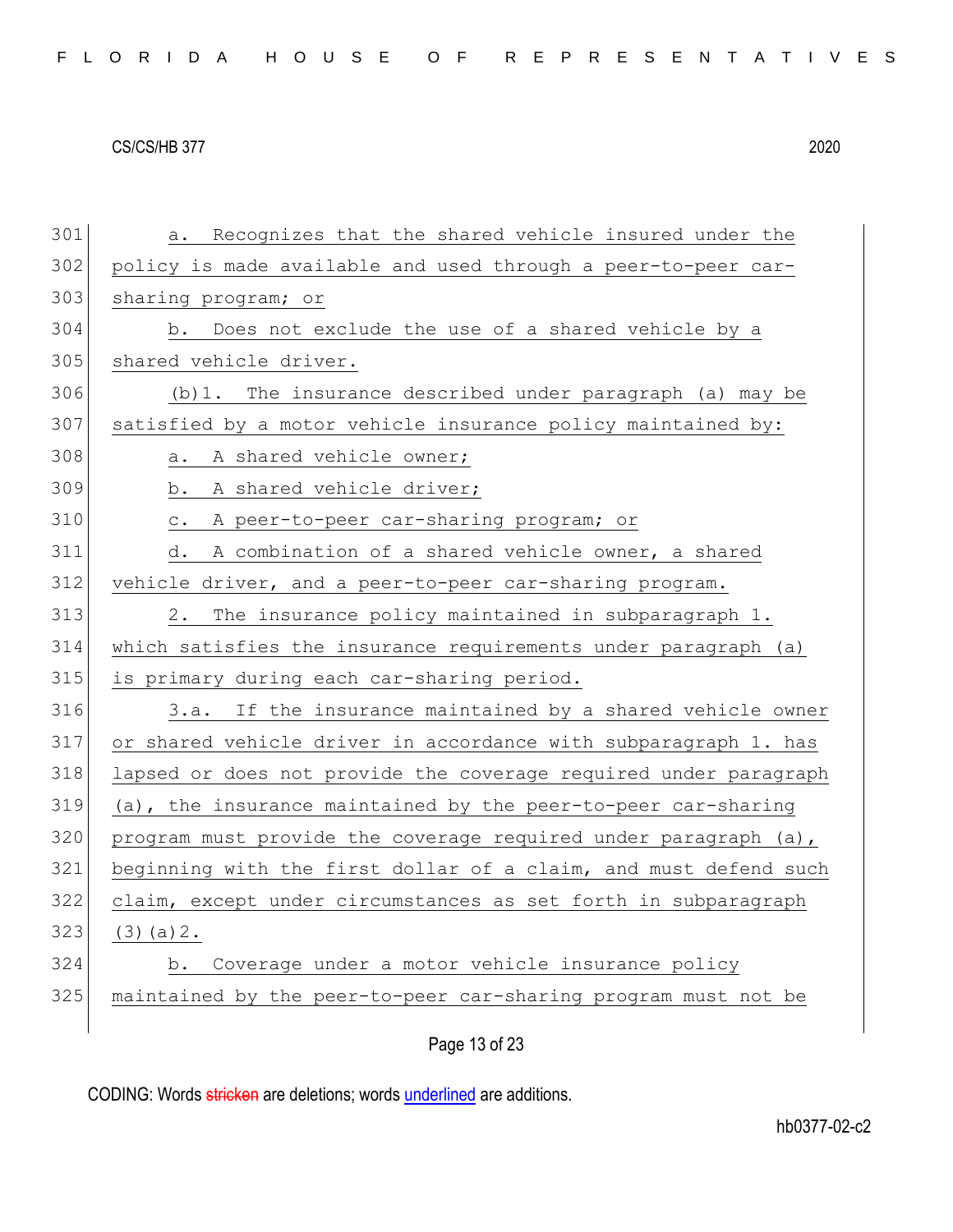| 326 | dependent on another motor vehicle insurer first denying a        |
|-----|-------------------------------------------------------------------|
| 327 | claim, and another motor vehicle insurance policy is not          |
| 328 | required to first deny a claim.                                   |
| 329 | Notwithstanding any other law, statute, rule, or<br>$\mathbb C$ . |
| 330 | regulation to the contrary, a peer-to-peer car-sharing program    |
| 331 | has an insurable interest in a shared vehicle during the car-     |
| 332 | sharing period. This sub-subparagraph does not create liability   |
| 333 | for a peer-to-peer car-sharing program for maintaining the        |
| 334 | coverage required under paragraph (a) and under this paragraph,   |
| 335 | if applicable.                                                    |
| 336 | A peer-to-peer car-sharing program may own and maintain<br>d.     |
| 337 | as the named insured one or more policies of motor vehicle        |
| 338 | insurance which provide coverage for:                             |
| 339 | Liabilities assumed by the peer-to-peer car-sharing<br>( I )      |
| 340 | program under a peer-to-peer car-sharing program agreement;       |
| 341 | Liability of the shared vehicle owner;<br>(II)                    |
| 342 | (III) Liability of the shared vehicle driver;                     |
| 343 | (IV) Damage or loss to the shared motor vehicle; or               |
| 344 | Damage, loss, or injury to persons or property to<br>(V)          |
| 345 | satisfy the personal injury protection and uninsured and          |
| 346 | underinsured motorist coverage requirements of this section.      |
| 347 | Insurance required under paragraph (a), when maintained<br>е.     |
| 348 | by a peer-to-peer car-sharing program, may be provided by an      |
| 349 | insurer authorized to do business in this state which is a        |
| 350 | member of the Florida Insurance Guaranty Association or an        |
|     |                                                                   |

Page 14 of 23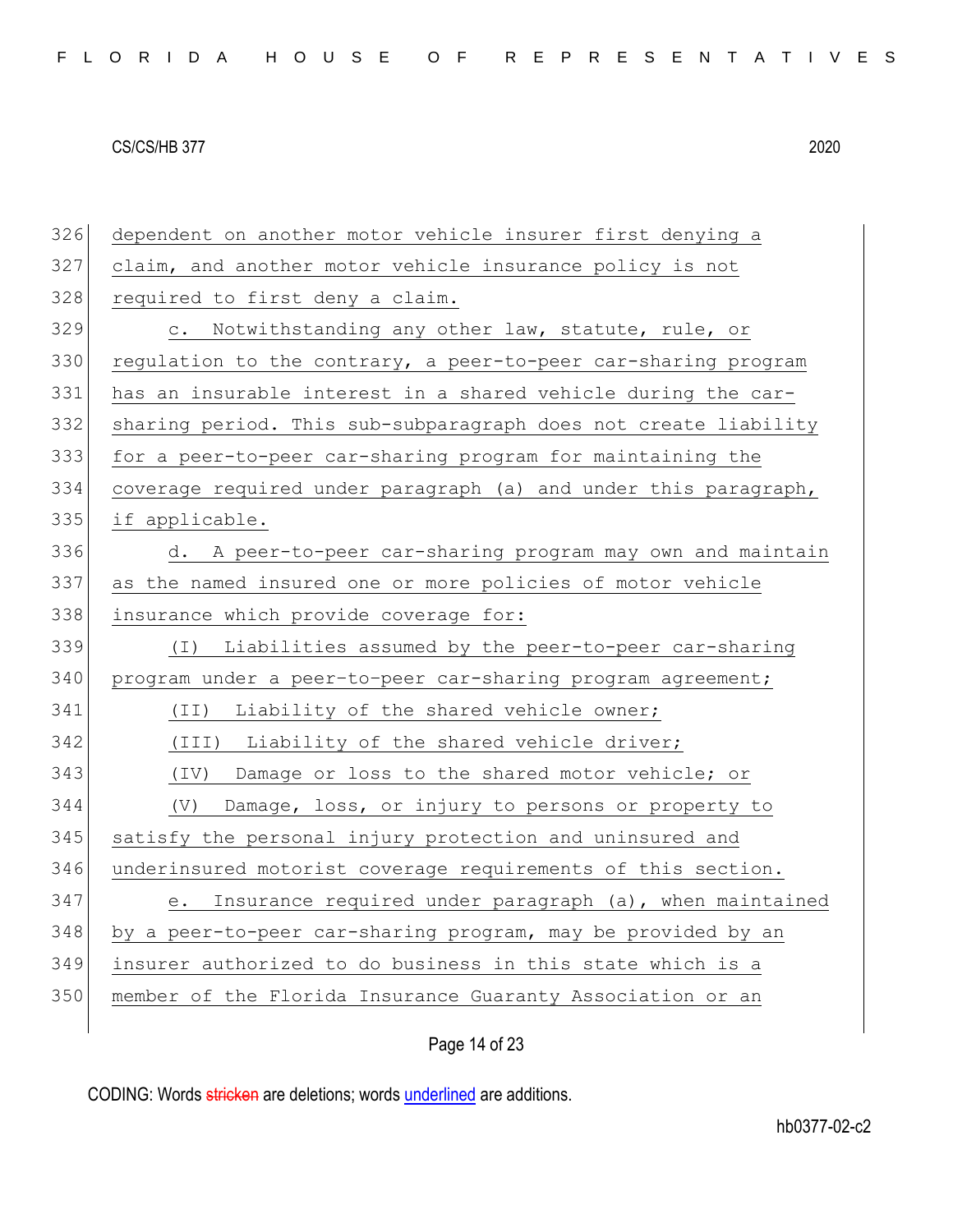|  |  |  | FLORIDA HOUSE OF REPRESENTATIVES |  |  |  |  |  |  |  |  |  |  |  |  |  |
|--|--|--|----------------------------------|--|--|--|--|--|--|--|--|--|--|--|--|--|
|  |  |  |                                  |  |  |  |  |  |  |  |  |  |  |  |  |  |

351 eligible surplus lines insurer that has a superior, excellent, 352 exceptional, or equivalent financial strength rating by a rating 353 agency acceptable to the office. A peer-to-peer car-sharing 354 program is not transacting in insurance when it maintains the 355 insurance required under this section. 356 (3) LIABILITIES AND INSURANCE EXCLUSIONS.— 357 (a) Liability.— 358 1. A peer-to-peer car-sharing program shall assume 359 liability, except as provided in subparagraph 2., of a shared 360 vehicle owner for bodily injury or property damage to third 361 parties or uninsured and underinsured motorist or personal 362 injury protection losses during the car-sharing period in an 363 amount stated in the peer-to-peer car-sharing program agreement, 364 which amount may not be less than those set forth in ss. 365 324.021(7)(a) and (b), 324.022, 627.727, and 627.736, 366 respectively. 367 2. The assumption of liability under subparagraph 1. does 368 not apply if a shared vehicle owner: 369 a. Makes an intentional or fraudulent material 370 misrepresentation or omission to the peer-to-peer car-sharing 371 program before the car-sharing period in which the loss occurs; 372 or 373 b. Acts in concert with a shared vehicle driver who fails 374 to return the shared vehicle pursuant to the terms of the peer-375 to-peer car-sharing program agreement.

# Page 15 of 23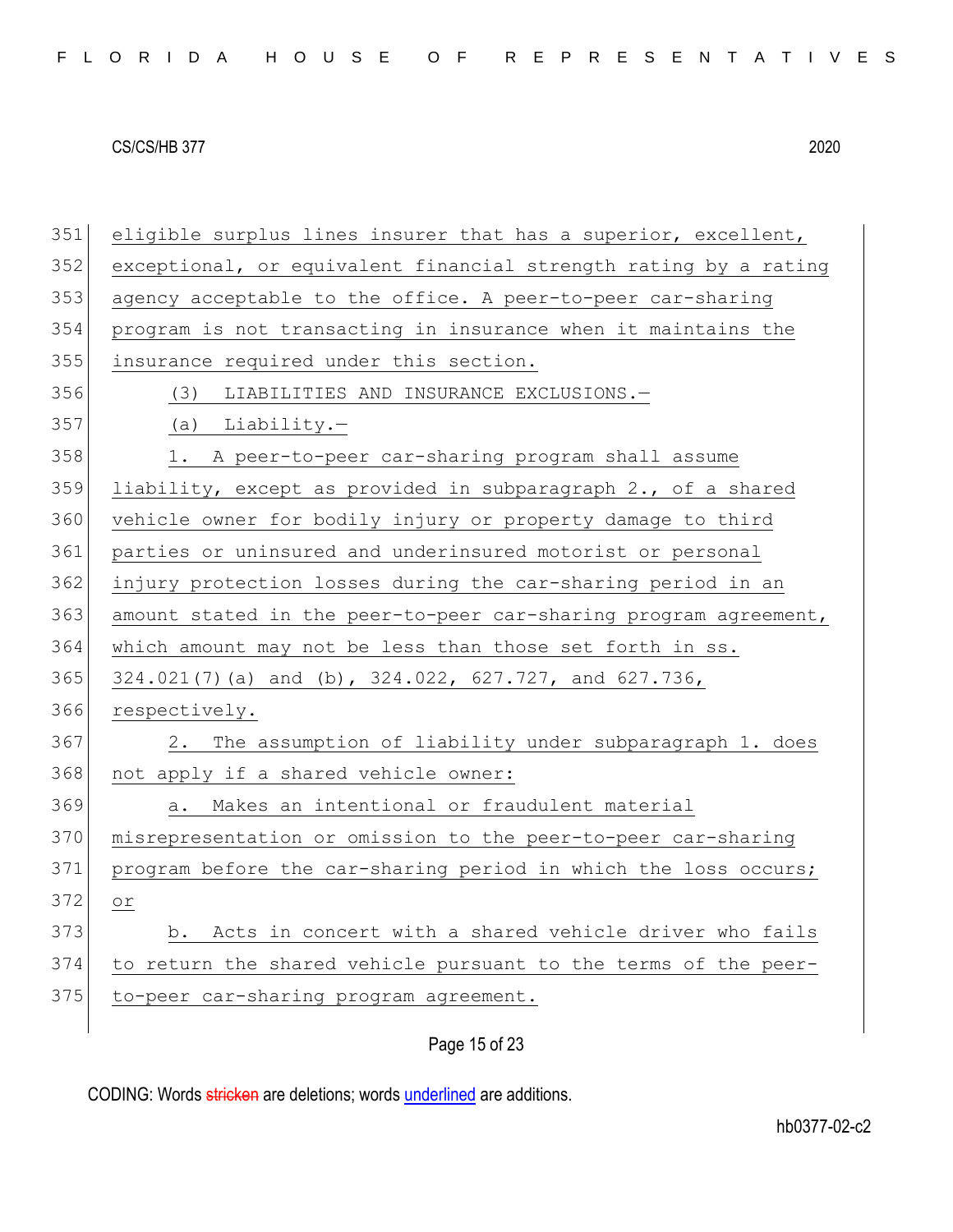| FLORIDA HOUSE OF REPRESENTATIVES |  |  |  |  |  |  |  |  |  |  |  |  |  |  |  |  |  |  |  |  |  |  |  |  |  |  |  |  |  |  |  |
|----------------------------------|--|--|--|--|--|--|--|--|--|--|--|--|--|--|--|--|--|--|--|--|--|--|--|--|--|--|--|--|--|--|--|
|----------------------------------|--|--|--|--|--|--|--|--|--|--|--|--|--|--|--|--|--|--|--|--|--|--|--|--|--|--|--|--|--|--|--|

376 3. A peer-to-peer car-sharing program shall assume primary 377 liability for a claim when it is in whole or in part providing 378 the insurance required under paragraph  $(2)$  (a) and: 379 a. A dispute exists as to who was in control of the shared 380 motor vehicle at the time of the loss; and 381 b. The peer-to-peer car-sharing program does not have 382 available, did not retain, or fails to provide the information 383 required under subsection (5). 384 385 The shared vehicle owner's insurer shall indemnify the peer-to-386 peer car-sharing program to the extent of the insurer's 387 obligation, if any, under the applicable insurance policy if it 388 is determined that the shared vehicle owner was in control of 389 the shared motor vehicle at the time of the loss. 390 (b) Vicarious liability*.*—A peer-to-peer car-sharing 391 program and a shared vehicle owner are exempt from vicarious 392 liability consistent with 49 U.S.C. s. 30106 (2005) under any 393 state or local law that imposes liability solely based on 394 vehicle ownership. 395 (c) Exclusions in motor vehicle insurance policies*.*—An 396 authorized insurer that writes motor vehicle liability insurance 397 in this state may exclude any and all coverage and the duty to 398 defend or indemnify for any claim afforded under a shared 399 vehicle owner's motor vehicle insurance policy, including, but 400 not limited to:

# Page 16 of 23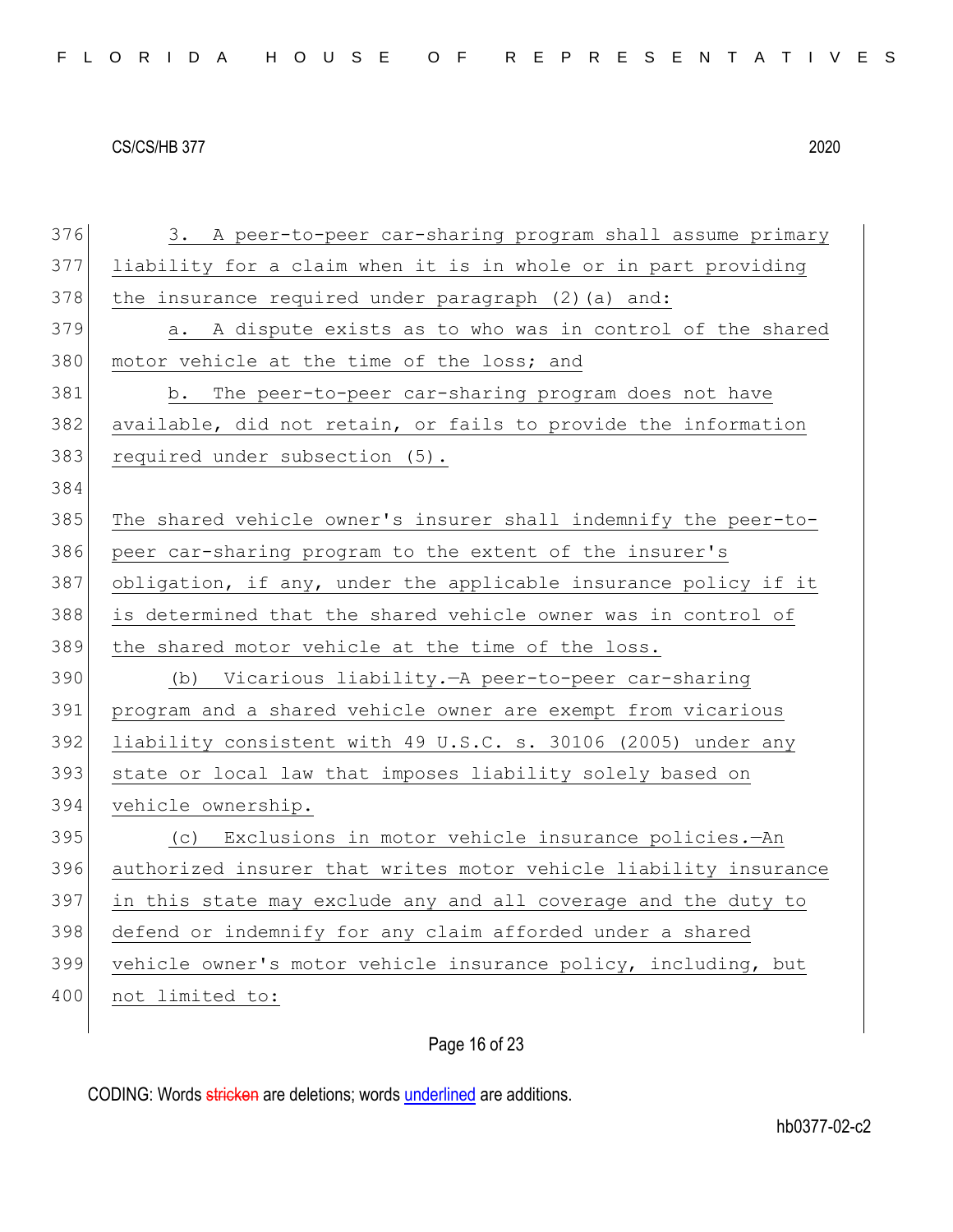|  |  |  | FLORIDA HOUSE OF REPRESENTATIVES |  |  |  |  |  |  |  |  |  |  |  |  |  |
|--|--|--|----------------------------------|--|--|--|--|--|--|--|--|--|--|--|--|--|
|  |  |  |                                  |  |  |  |  |  |  |  |  |  |  |  |  |  |

| 401 | Liability coverage for bodily injury and property<br>1.          |
|-----|------------------------------------------------------------------|
| 402 | damage;                                                          |
| 403 | Personal injury protection coverage;<br>2.                       |
| 404 | 3.<br>Uninsured and underinsured motorist coverage;              |
| 405 | 4.<br>Medical payments coverage;                                 |
| 406 | 5.<br>Comprehensive physical damage coverage; and                |
| 407 | 6.<br>Collision physical damage coverage.                        |
| 408 |                                                                  |
| 409 | This paragraph does not invalidate or limit any exclusion        |
| 410 | contained in a motor vehicle insurance policy, including any     |
| 411 | insurance policy in use or approved for use which excludes       |
| 412 | coverage for motor vehicles made available for rent, sharing, or |
| 413 | hire or for any business use.                                    |
| 414 | Contribution against indemnification. - A shared vehicle<br>(d)  |
| 415 | owner's motor vehicle insurer that defends or indemnifies a      |
| 416 | claim against a shared vehicle which is excluded under the terms |
| 417 | of its policy has the right to seek contribution against the     |
| 418 | motor vehicle insurer of the peer-to-peer car-sharing program if |
| 419 | the claim is:                                                    |
| 420 | Made against the shared vehicle owner or the shared<br>1.        |
| 421 | vehicle driver for loss or injury that occurs during the car-    |
|     |                                                                  |
| 422 | sharing period; and                                              |
| 423 | Excluded under the terms of its policy.<br>2.                    |
| 424 | NOTIFICATION OF IMPLICATIONS OF LIEN. - At the time a<br>(4)     |
| 425 | motor vehicle owner registers as a shared vehicle owner on a     |

Page 17 of 23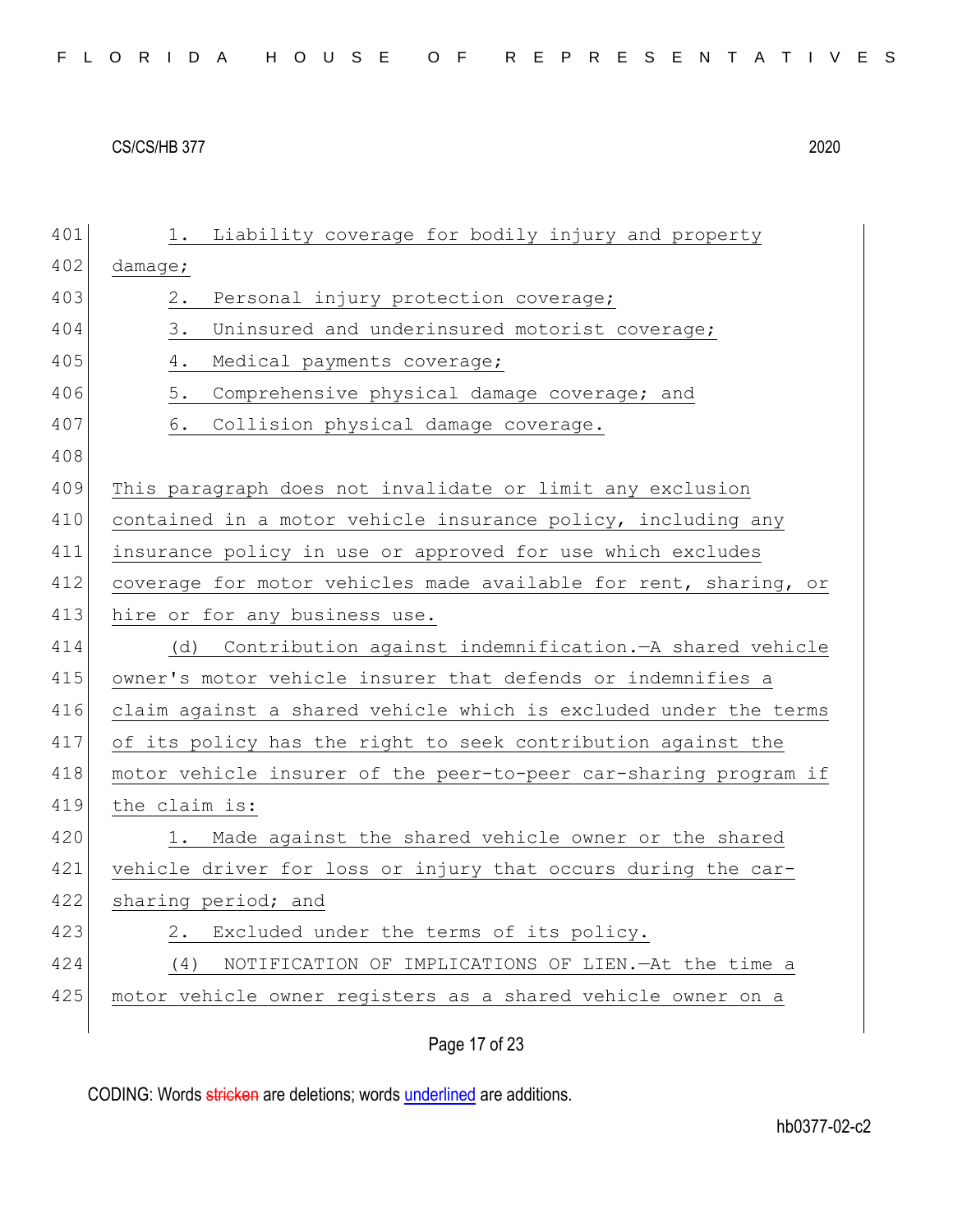426 peer-to-peer car-sharing program and before the shared vehicle 427 owner may make a shared vehicle available for car sharing on the 428 peer-to-peer car-sharing program, the peer-to-peer car-sharing 429 program must notify the shared vehicle owner that, if the shared 430 vehicle has a lien against it, the use of the shared vehicle 431 through a peer-to-peer car-sharing program, including the use 432 without physical damage coverage, may violate the terms of the 433 contract with the lienholder. 434 (5) RECORDKEEPING.—A peer-to-peer car-sharing program 435 shall: 436 (a) Collect and verify records pertaining to the use of a 437 shared vehicle, including, but not limited to, the times used, 438 fees paid by the shared vehicle driver, and revenues received by 439 the shared vehicle owner. 440 (b) Retain the records in paragraph (a) for a time period 441 not less than the applicable personal injury statute of 442 limitations. 443 (c) Provide the information contained in the records in 444 paragraph (a) upon request to the shared vehicle owner, the 445 shared vehicle owner's insurer, or the shared vehicle driver's 446 insurer to facilitate a claim coverage investigation. 447 (6) CONSUMER PROTECTIONS.— 448 (a) Disclosures*.*—Each peer-to-peer car-sharing program 449 agreement made in this state must disclose to the shared vehicle 450 owner and the shared vehicle driver:

# Page 18 of 23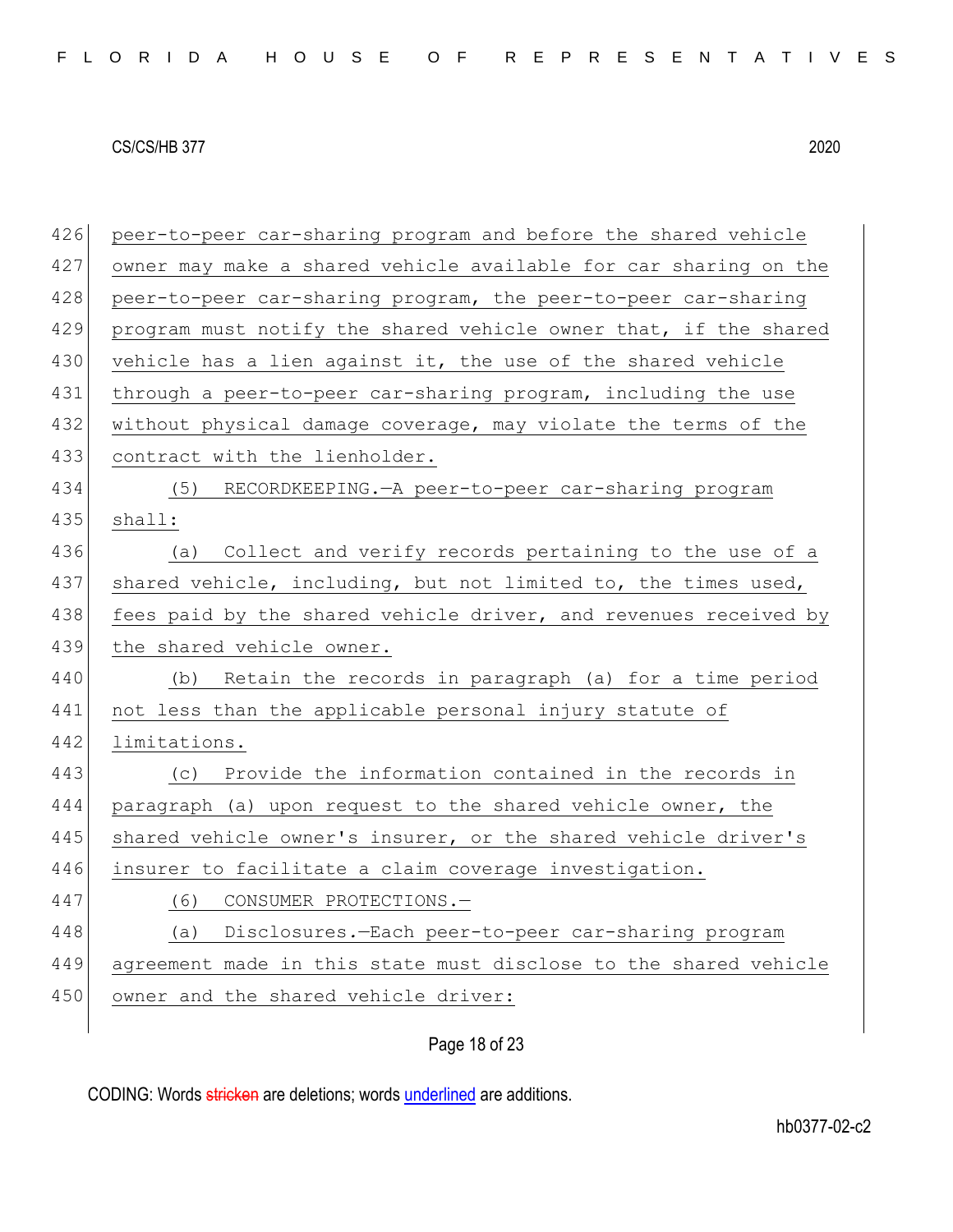451 1. Any right of the peer-to-peer car-sharing program to

452 seek indemnification from the shared vehicle owner or the shared

#### CS/CS/HB 377 2020

453 vehicle driver for economic loss resulting from a breach of the 454 terms and conditions of the peer-to-peer car-sharing program 455 agreement. 456 2. That a motor vehicle insurance policy issued to the 457 shared vehicle owner for the shared vehicle or to the shared 458 vehicle driver does not provide a defense or indemnification for 459 any claim asserted by the peer-to-peer car-sharing program. 460 3. That the peer-to-peer car-sharing program's insurance 461 coverage on the shared vehicle owner and the shared vehicle 462 driver is in effect only during each car-sharing period and 463 that, for any use of the shared vehicle by the shared vehicle 464 driver after the car-sharing termination time, the shared 465 vehicle driver and the shared vehicle owner may not have 466 insurance coverage. 467 4. The daily rate, fees, and, if applicable, any insurance 468 or protection package costs that are charged to the shared 469 vehicle owner or the shared vehicle driver. 470 5. That the shared vehicle owner's motor vehicle liability 471 insurance may exclude coverage for a shared vehicle.

472 6. An emergency telephone number of the personnel capable 473 of fielding calls for roadside assistance and other customer 474 service inquiries.

475 7. Any conditions under which a shared vehicle driver must

Page 19 of 23

CODING: Words stricken are deletions; words underlined are additions.

hb0377-02-c2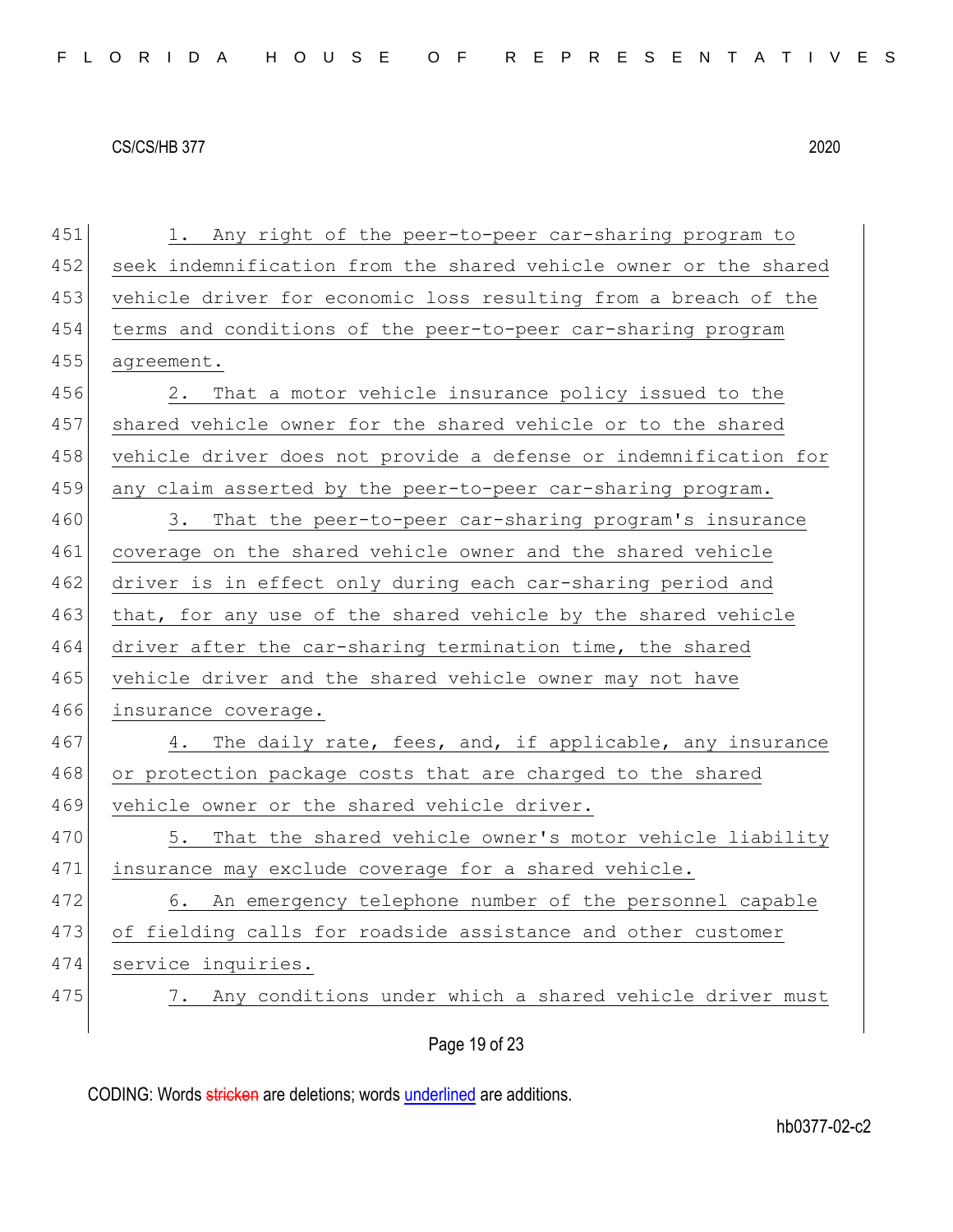|  |  |  | FLORIDA HOUSE OF REPRESENTATIVES |  |  |  |  |  |  |  |  |  |  |  |  |  |
|--|--|--|----------------------------------|--|--|--|--|--|--|--|--|--|--|--|--|--|
|  |  |  |                                  |  |  |  |  |  |  |  |  |  |  |  |  |  |

| 476 | maintain a personal motor vehicle insurance policy with certain     |
|-----|---------------------------------------------------------------------|
| 477 | applicable coverage limits on a primary basis in order to book a    |
| 478 | shared vehicle.                                                     |
| 479 | Driver license verification and data retention.-<br>(b)             |
| 480 | 1. A peer-to-peer car-sharing program may not enter into a          |
| 481 | peer-to-peer car-sharing program agreement with a driver unless     |
| 482 | the driver:                                                         |
| 483 | Holds a driver license issued under chapter 322 which<br>а.         |
| 484 | authorizes the driver to drive vehicles of the class of the         |
| 485 | shared vehicle;                                                     |
| 486 | b. Is a nonresident who:                                            |
| 487 | Holds a driver license issued by the state or country<br>( I )      |
| 488 | of the driver's residence which authorizes the driver in that       |
|     |                                                                     |
| 489 | state or country to drive vehicles of the class of the shared       |
| 490 | vehicle; and                                                        |
| 491 | Is at least the same age as that required of a<br>(II)              |
| 492 | resident to drive; or                                               |
| 493 | Is otherwise specifically authorized by the Department<br>$\circ$ . |
| 494 | of Highway Safety and Motor Vehicles to drive vehicles of the       |
| 495 | class of the shared vehicle.                                        |
| 496 | 2. A peer-to-peer car-sharing program shall keep a record           |
| 497 | $\circ$ f:                                                          |
| 498 | The name and address of the shared vehicle driver;<br>a.            |
| 499 | The number of the driver license of the shared vehicle<br>b.        |
| 500 | driver and each other person, if any, who will operate the          |

# Page 20 of 23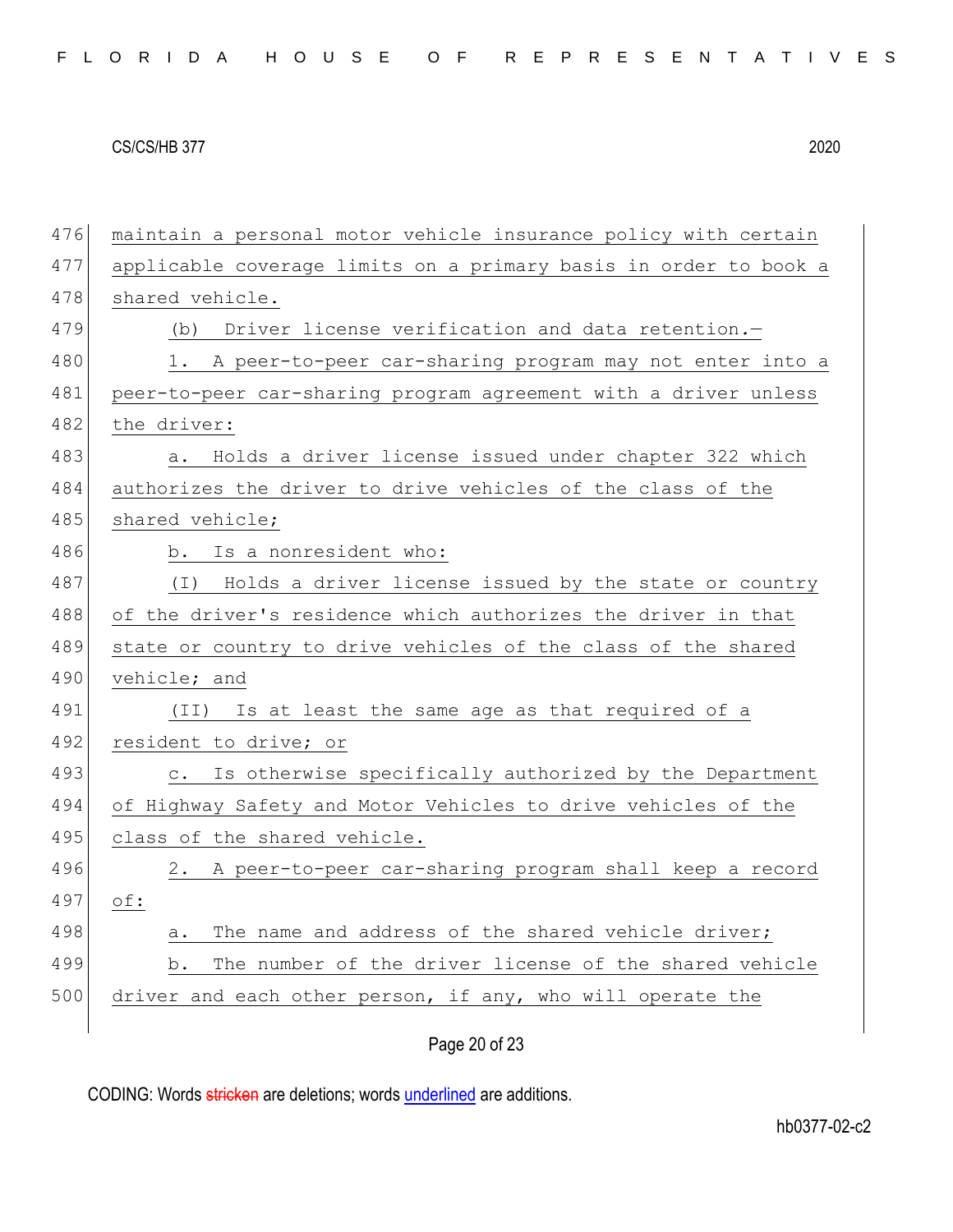| 501 | shared vehicle; and                                              |
|-----|------------------------------------------------------------------|
| 502 | The place of issuance of the driver license.<br>$\circ$ .        |
| 503 | Responsibility for equipment. A peer-to-peer car-<br>(C)         |
| 504 | sharing program has sole responsibility for any equipment that   |
| 505 | is put in or on the shared vehicle to monitor or facilitate the  |
| 506 | peer-to-peer car-sharing transaction, including a GPS system.    |
| 507 | The peer-to-peer car-sharing program shall indemnify and hold    |
| 508 | harmless the shared vehicle owner for any damage to or theft of  |
| 509 | such equipment during the car-sharing period which is not caused |
| 510 | by the shared vehicle owner. The peer-to-peer car-sharing        |
| 511 | program may seek indemnity from the shared vehicle driver for    |
| 512 | any damage to or loss of such equipment which occurs during the  |
| 513 | car-sharing period.                                              |
| 514 | Motor vehicle safety recalls. - At the time a motor<br>(d)       |
| 515 | vehicle owner registers as a shared vehicle owner on a peer-to-  |
| 516 | peer car-sharing program and before the shared vehicle owner may |
| 517 | make a shared vehicle available for car sharing on the peer-to-  |
| 518 | peer car-sharing program, the peer-to-peer car-sharing program   |
| 519 | must:                                                            |
| 520 | Verify that the shared vehicle does not have any safety<br>1.    |
| 521 | recalls on the vehicle for which the repairs have not been made; |
| 522 | and                                                              |
| 523 | Notify the shared vehicle owner that if the shared<br>2.         |
| 524 | vehicle owner:                                                   |
| 525 | Has received an actual notice of a safety recall on the<br>a.    |
|     |                                                                  |
|     | Page 21 of 23                                                    |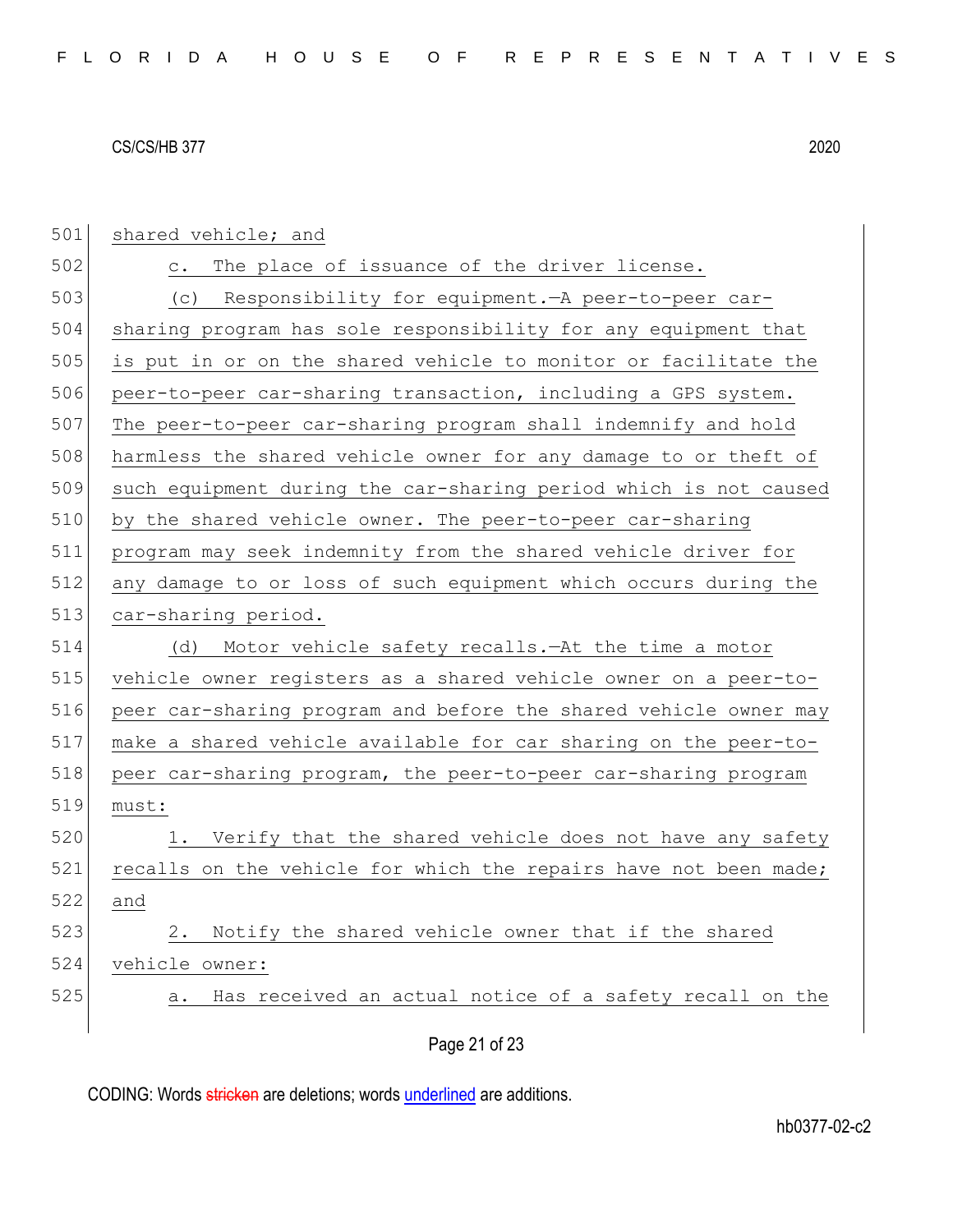vehicle, he or she may not make a vehicle available as a shared vehicle on the peer-to-peer car-sharing program until the safety 528 recall repair has been made. b. Receives an actual notice of a safety recall on a 530 shared vehicle while the shared vehicle is made available on the peer-to-peer car-sharing program, he or she shall remove the shared vehicle as available on the peer-to-peer car-sharing program as soon as practicably possible after receiving the notice of the safety recall and until the safety recall repair has been made. 536 c. Receives an actual notice of a safety recall while the 537 shared vehicle is in the possession of a shared vehicle driver, 538 he or she shall notify the peer-to-peer car-sharing program about the safety recall as soon as practicably possible after receiving the notice of the safety recall, so that he or she may 541 address the safety recall repair. (7) CONSTRUCTION.—This section does not limit: (a) The liability of a peer-to-peer car-sharing program for any act or omission of the peer-to-peer car-sharing program which results in bodily injury to a person as a result of the 546 use of a shared vehicle through peer-to-peer car sharing; or (b) The ability of a peer-to-peer car-sharing program to 548 seek, by contract, indemnification from the shared vehicle owner or the shared vehicle driver for economic loss resulting from a 550 breach of the terms and conditions of the peer-to-peer car-

# Page 22 of 23